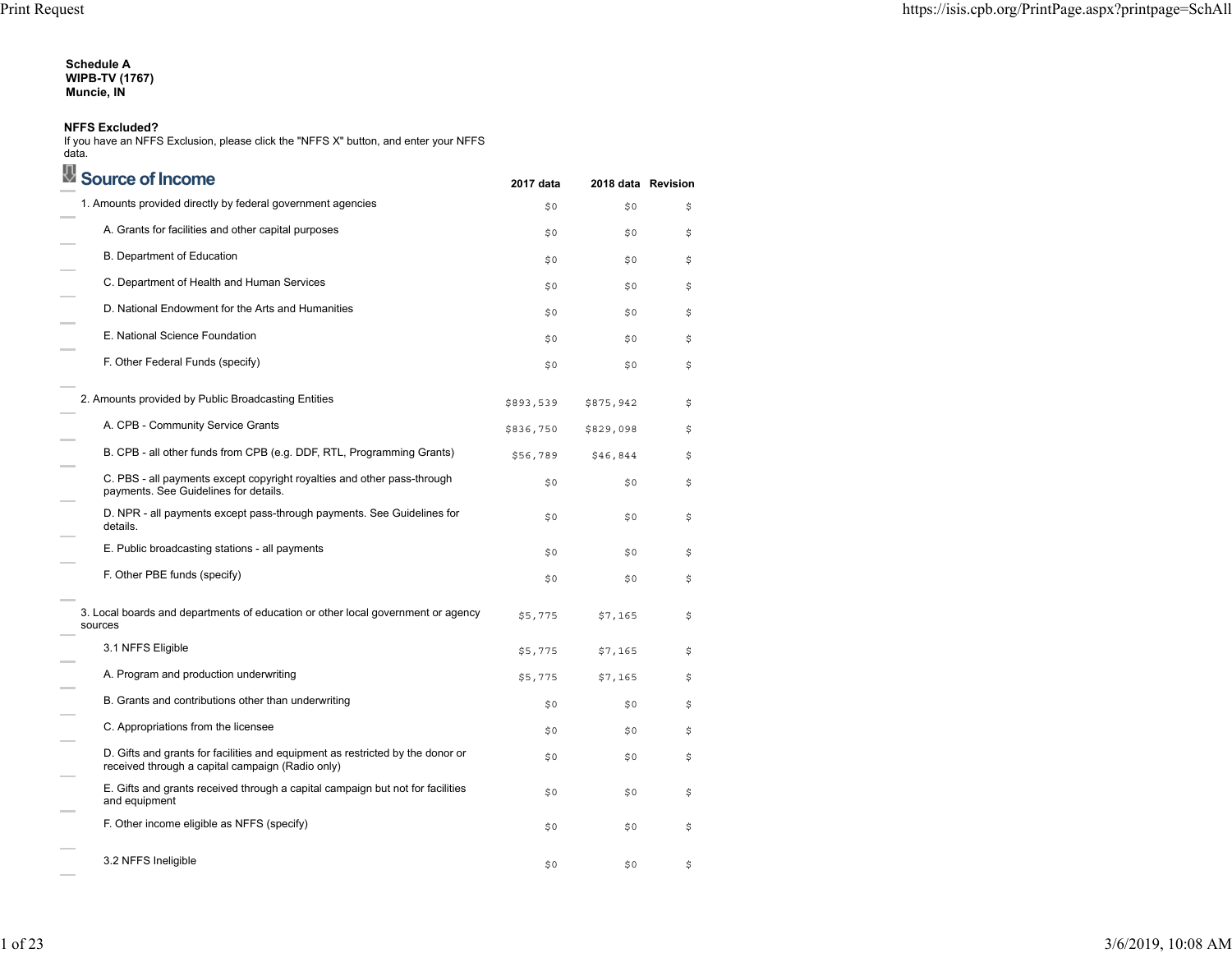| A. Rental income                                                                                                                   | \$0         | \$0         | \$ |
|------------------------------------------------------------------------------------------------------------------------------------|-------------|-------------|----|
| <b>B.</b> Fees for services                                                                                                        | \$0         | \$0         | \$ |
| C. Licensing fees (not royalties – see instructions for Line 15)                                                                   | \$0         | \$0         | \$ |
| D. Gifts and grants for facilities and equipment as restricted by the donor or<br>received through a capital campaign (TV only)    | \$0         | \$0         | \$ |
| E. Other income ineligible for NFFS inclusion                                                                                      | \$0         | \$0         | \$ |
| 4. State boards and departments of education or other state government or<br>agency sources                                        | \$369,259   | \$365,843   | \$ |
| 4.1 NFFS Eligible                                                                                                                  | \$369,259   | \$365,843   | \$ |
| A. Program and production underwriting                                                                                             | \$3,416     | \$0         | \$ |
| Variance greater than 25%.                                                                                                         |             |             |    |
| B. Grants and contributions other than underwriting                                                                                | \$0         | \$0         | \$ |
| C. Appropriations from the licensee                                                                                                | \$0         | \$0         | \$ |
| D. Gifts and grants for facilities and equipment as restricted by the donor or<br>received through a capital campaign (Radio only) | \$0         | \$0         | \$ |
| E. Gifts and grants received through a capital campaign but not for facilities<br>and equipment                                    | \$0         | \$0         | \$ |
| F. Other income eligible as NFFS (specify)                                                                                         | \$365,843   | \$365,843   | \$ |
| <b>Description</b><br><b>Revision</b><br>Amount                                                                                    |             |             |    |
| State of Indiana<br>\$365,843<br>\$                                                                                                |             |             |    |
| 4.2 NFFS Ineligible                                                                                                                | \$0         | \$0         | \$ |
| A. Rental income                                                                                                                   | \$0         | \$0         | \$ |
| B. Fees for services                                                                                                               | \$0         | \$0         | \$ |
| C. Licensing fees (not royalties – see instructions for Line 15)                                                                   | \$0         | \$0         | \$ |
| D. Gifts and grants for facilities and equipment as restricted by the donor or<br>received through a capital campaign (TV only)    | \$0         | \$0         | \$ |
| E. Other income ineligible for NFFS inclusion                                                                                      | \$0         | \$0         | \$ |
| 5. State colleges and universities                                                                                                 | \$1,262,554 | \$1,332,928 | \$ |
| 5.1 NFFS Eligible                                                                                                                  | \$1,150,860 | \$1,316,645 | \$ |
| A. Program and production underwriting                                                                                             | \$5,280     | \$7,345     | \$ |
| Variance greater than 25%.                                                                                                         |             |             |    |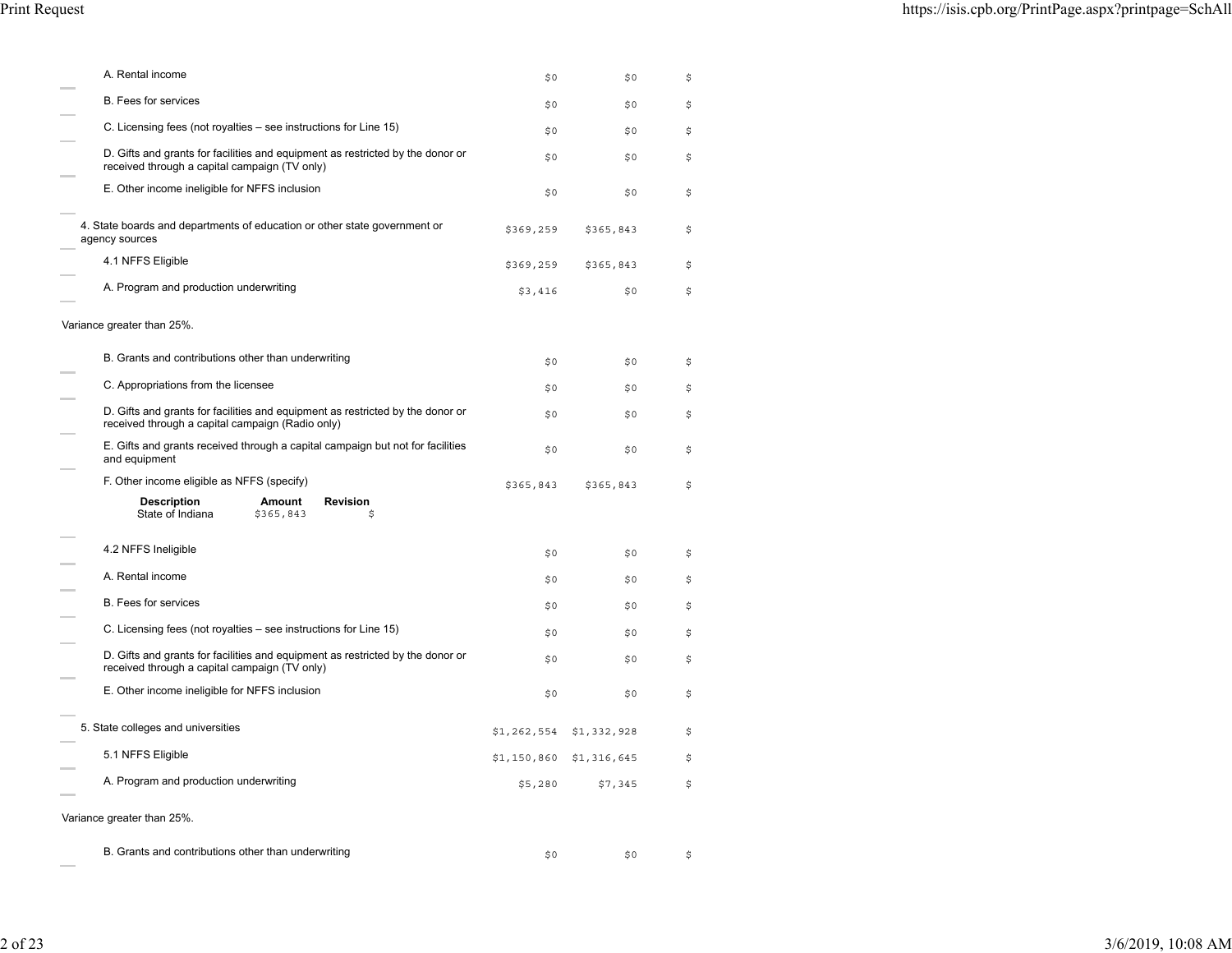| C. Appropriations from the licensee                                                                                                | \$1,145,580 | \$1,309,300 | \$ |
|------------------------------------------------------------------------------------------------------------------------------------|-------------|-------------|----|
| D. Gifts and grants for facilities and equipment as restricted by the donor or<br>received through a capital campaign (Radio only) | \$0         | \$0         | \$ |
| E. Gifts and grants received through a capital campaign but not for facilities<br>and equipment                                    | \$0         | \$0         | \$ |
| F. Other income eligible as NFFS (specify)                                                                                         | \$0         | \$0         | \$ |
| 5.2 NFFS Ineligible                                                                                                                | \$111,694   | \$16, 283   | \$ |
| Variance greater than 25%.                                                                                                         |             |             |    |
| A. Rental income                                                                                                                   | \$0         | \$0         | \$ |
| <b>B.</b> Fees for services                                                                                                        | \$0         | \$0         | \$ |
| C. Licensing fees (not royalties – see instructions for Line 15)                                                                   | \$0         | \$0         | \$ |
| D. Gifts and grants for facilities and equipment as restricted by the donor or<br>received through a capital campaign (TV only)    | \$111,694   | \$16,283    | \$ |
| Variance greater than 25%.                                                                                                         |             |             |    |
| E. Other income ineligible for NFFS inclusion                                                                                      | \$0         | \$0         | \$ |
| 6. Other state-supported colleges and universities                                                                                 | \$0         | \$0         | \$ |
| 6.1 NFFS Eligible                                                                                                                  | \$0         | \$0         | \$ |
| A. Program and production underwriting                                                                                             | \$0         | \$0         | \$ |
| B. Grants and contributions other than underwriting                                                                                | \$0         | \$0         | \$ |
| C. Appropriations from the licensee                                                                                                | \$0         | \$0         | \$ |
| D. Gifts and grants for facilities and equipment as restricted by the donor or<br>received through a capital campaign (Radio only) | \$0         | \$0         | \$ |
| E. Gifts and grants received through a capital campaign but not for facilities<br>and equipment                                    | \$0         | \$0         | \$ |
| F. Other income eligible as NFFS (specify)                                                                                         | \$0         | \$0         | \$ |
| 6.2 NFFS Ineligible                                                                                                                | \$0         | \$0         | \$ |
| A. Rental income                                                                                                                   | \$0         | \$0         | \$ |
| B. Fees for services                                                                                                               | \$0         | \$0         | \$ |
| C. Licensing fees (not royalties – see instructions for Line 15)                                                                   | \$0         | \$0         | \$ |
| D. Gifts and grants for facilities and equipment as restricted by the donor or<br>received through a capital campaign (TV only)    | \$0         | \$0         | \$ |
| E. Other income ineligible for NFFS inclusion                                                                                      | \$0         | \$0         | \$ |

 $\sim$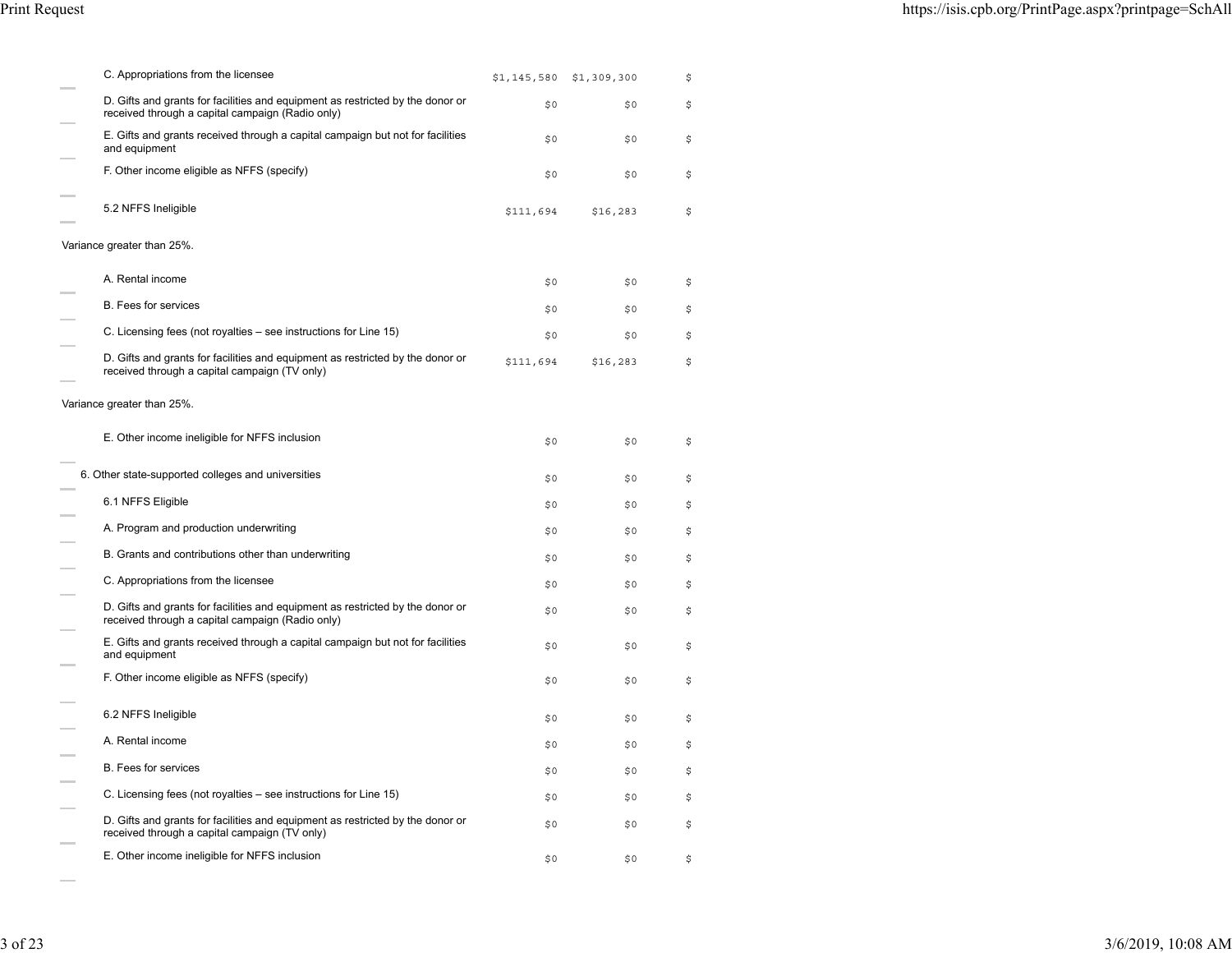| 7. Private colleges and universities                                                                                               | \$0      | \$0      | \$ |
|------------------------------------------------------------------------------------------------------------------------------------|----------|----------|----|
| 7.1 NFFS Eligible                                                                                                                  | \$0      | \$0      | \$ |
| A. Program and production underwriting                                                                                             | \$0      | \$0      | \$ |
| B. Grants and contributions other than underwriting                                                                                | \$0      | \$0      | \$ |
| C. Appropriations from the licensee                                                                                                | \$0      | \$0      | \$ |
| D. Gifts and grants for facilities and equipment as restricted by the donor or<br>received through a capital campaign (Radio only) | \$0      | \$0      | \$ |
| E. Gifts and grants received through a capital campaign but not for facilities<br>and equipment                                    | \$0      | \$0      | \$ |
| F. Other income eligible as NFFS (specify)                                                                                         | \$0      | \$0      | \$ |
| 7.2 NFFS Ineligible                                                                                                                | \$0      | \$0      | \$ |
| A. Rental income                                                                                                                   | \$0      | \$0      | \$ |
| B. Fees for services                                                                                                               | \$0      | \$0      | \$ |
| C. Licensing fees (not royalties - see instructions for Line 15)                                                                   | \$0      | \$0      | \$ |
| D. Gifts and grants for facilities and equipment as restricted by the donor or<br>received through a capital campaign (TV only)    | \$0      | \$0      | \$ |
| E. Other income ineligible for NFFS inclusion                                                                                      | \$0      | \$0      | \$ |
| 8. Foundations and nonprofit associations                                                                                          | \$52,853 | \$48,738 | \$ |
| 8.1 NFFS Eligible                                                                                                                  | \$52,853 | \$48,738 | \$ |
| A. Program and production underwriting                                                                                             | \$45,250 | \$47,205 | \$ |
| B. Grants and contributions other than underwriting                                                                                | \$7,603  | \$1,533  | \$ |
| Variance greater than 25%.                                                                                                         |          |          |    |
| C. Gifts and grants for facilities and equipment as restricted by the donor or<br>received through a capital campaign (Radio only) | \$0      | \$0      | \$ |
| D. Gifts and grants received through a capital campaign but not for facilities<br>and equipment                                    | \$0      | \$0      | \$ |
| E. Other income eligible as NFFS (specify)                                                                                         | \$0      | \$0      | \$ |
| 8.2 NFFS Ineligible                                                                                                                | \$0      | \$0      | \$ |
| A. Rental income                                                                                                                   | \$0      | \$0      | \$ |
| B. Fees for services                                                                                                               | \$0      | \$0      | \$ |
| C. Licensing fees (not royalties – see instructions for Line 15)                                                                   | \$0      | \$0      | \$ |
| D. Gifts and grants for facilities and equipment as restricted by the donor or<br>received through a capital campaign (TV only)    | \$0      | \$0      | \$ |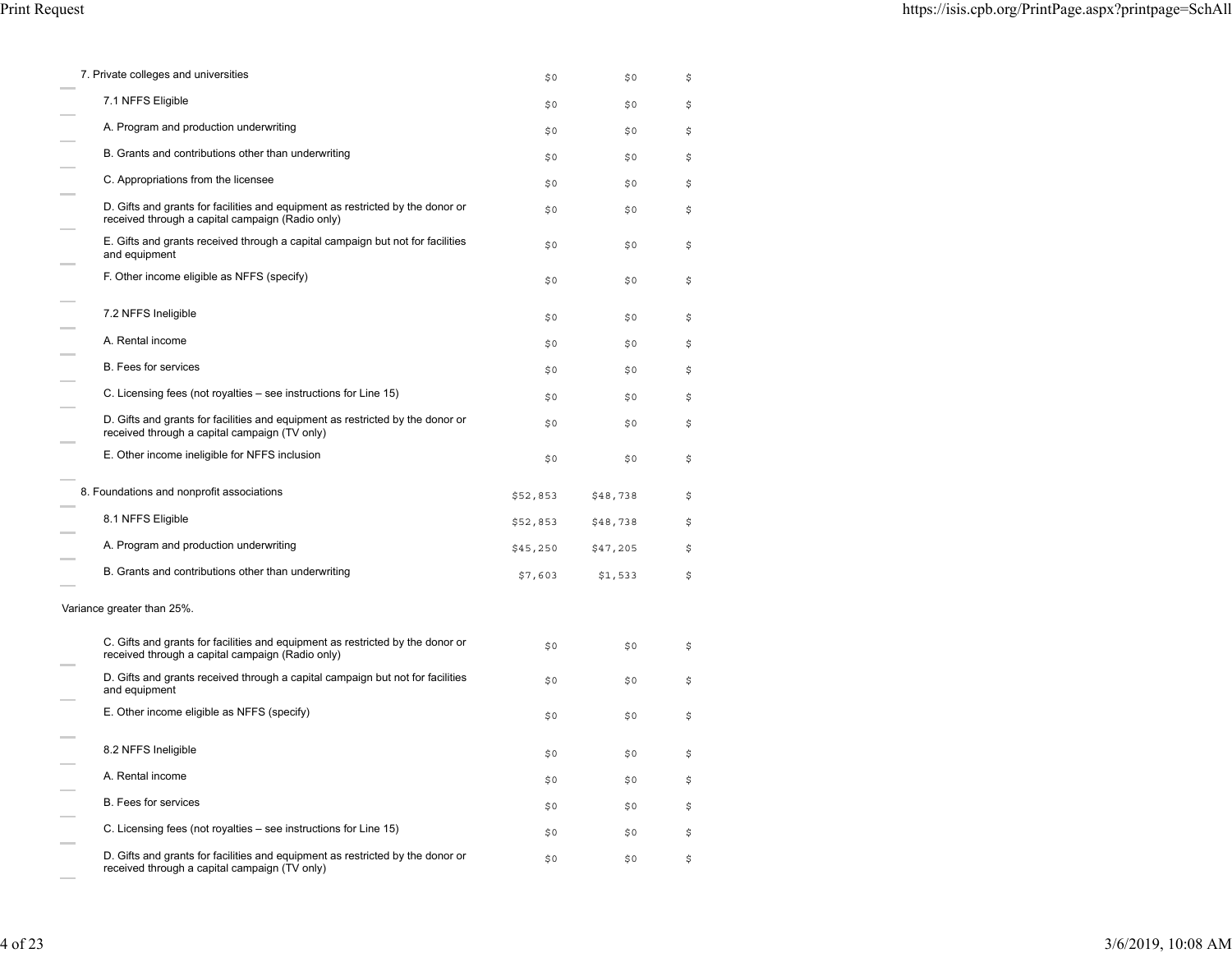| E. Other income ineligible for NFFS inclusion                                                                                                                                            |           |           | \$0       | \$0       | \$ |
|------------------------------------------------------------------------------------------------------------------------------------------------------------------------------------------|-----------|-----------|-----------|-----------|----|
| 9. Business and Industry                                                                                                                                                                 |           |           | \$110,442 | \$100,628 | \$ |
| 9.1 NFFS Eligible                                                                                                                                                                        |           |           | \$110,442 | \$100,628 | \$ |
| A. Program and production underwriting                                                                                                                                                   |           |           | \$110,442 | \$100,628 | \$ |
| B. Grants and contributions other than underwriting                                                                                                                                      |           |           | \$0       | \$0       | \$ |
| C. Gifts and grants for facilities and equipment as restricted by the donor or<br>received through a capital campaign (Radio only)                                                       |           |           | \$0       | \$0       | \$ |
| D. Gifts and grants received through a capital campaign but not for facilities<br>and equipment                                                                                          |           |           | \$0       | \$0       | \$ |
| E. Other income eligible as NFFS (specify)                                                                                                                                               |           |           | \$0       | \$0       | \$ |
| 9.2 NFFS Ineligible                                                                                                                                                                      |           |           | \$0       | \$0       | \$ |
| A. Rental income                                                                                                                                                                         |           |           | \$0       | \$0       | \$ |
| B. Fees for services                                                                                                                                                                     |           |           | \$0       | \$0       | \$ |
| C. Licensing fees (not royalties – see instructions for Line 15)                                                                                                                         |           |           | \$0       | \$0       | \$ |
| D. Gifts and grants for facilities and equipment as restricted by the donor or<br>received through a capital campaign (TV only)                                                          |           |           | \$0       | \$0       | \$ |
| E. Other income ineligible for NFFS inclusion                                                                                                                                            |           |           | \$0       | \$0       | \$ |
| 10. Memberships and subscriptions (net of membership bad debt expense)                                                                                                                   |           |           | \$201,175 | \$190,295 | \$ |
| 10.1 NFFS Exclusion – Fair market value of premiums that are not of<br>insubstantial value                                                                                               |           |           | \$6,859   | \$15,719  | \$ |
| Variance greater than 25%.                                                                                                                                                               |           |           |           |           |    |
| 10.2 NFFS Exclusion - All bad debt expenses from NFFS eligible revenues<br>including but not limited to pledges, underwriting, and membership (unless<br>netted elsewhere in Schedule A) |           |           | \$0       | \$0       | \$ |
|                                                                                                                                                                                          | 2017 data | 2018 data |           |           |    |
| 10.3 Total number of contributors.                                                                                                                                                       | 1,700     | 1,723     |           |           |    |
| 11. Revenue from Friends groups less any revenue included on line 10                                                                                                                     |           |           | \$0       | \$0       | \$ |
|                                                                                                                                                                                          | 2017 data | 2018 data |           |           |    |
| 11.1 Total number of Friends<br>contributors.                                                                                                                                            | $\Omega$  | $\Omega$  |           |           |    |
| 12. Subsidiaries and other activities unrelated to public broadcasting (See<br>instructions)                                                                                             |           |           | \$0       | \$0       | \$ |
| A. Nonprofit subsidiaries involved in telecommunications activities                                                                                                                      |           |           | \$0       | \$0       | \$ |
| B. NFFS Ineligible – Nonprofit subsidiaries not involved in telecommunications<br>activities                                                                                             |           |           | \$0       | \$0       | \$ |
| C. NFFS Ineligible - For-profit subsidiaries regardless of the nature of its<br>activities                                                                                               |           |           | \$0       | \$0       | \$ |

 $\sim$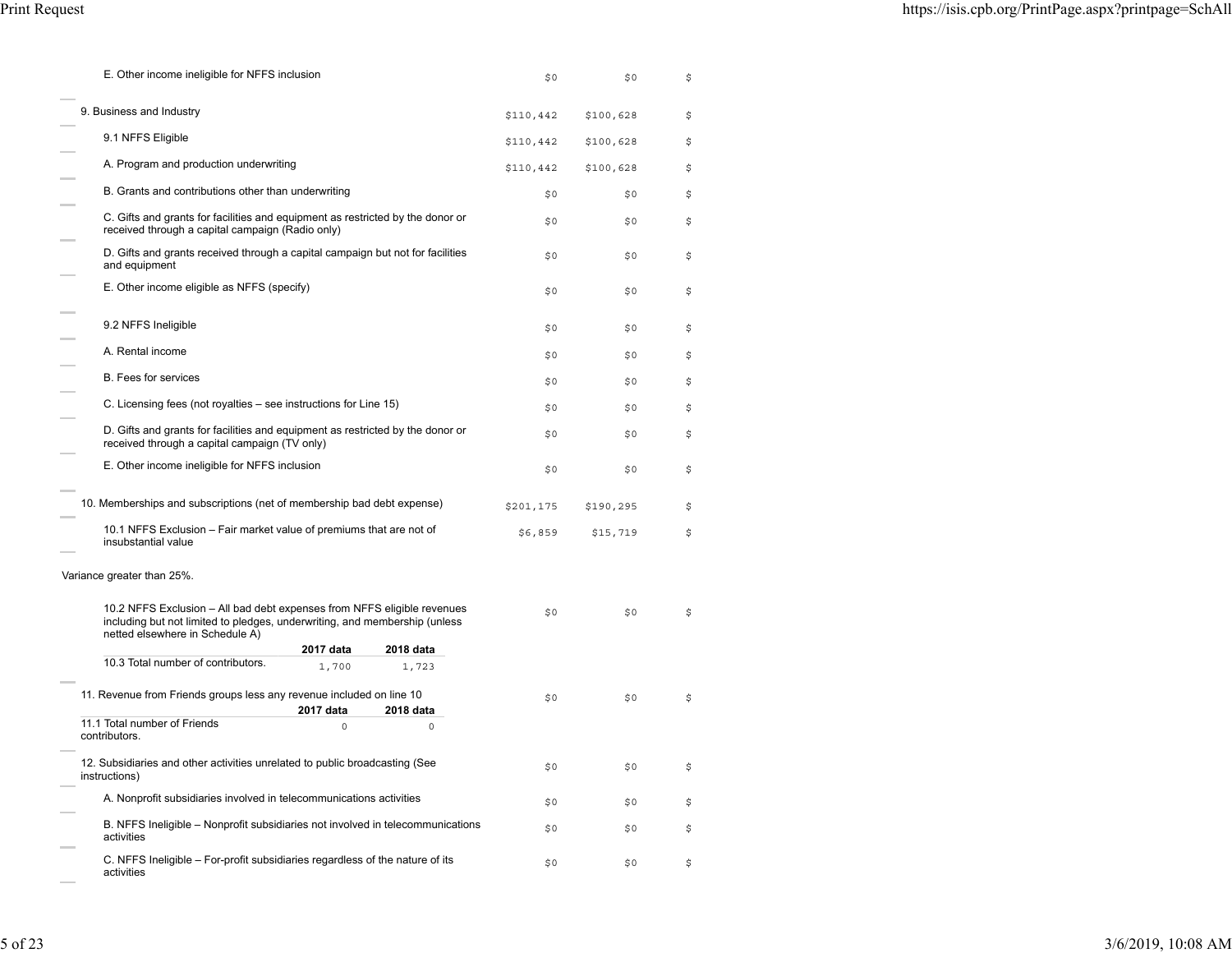| D. NFFS Ineligible – Other activities unrelated to public brodcasting                                                                        | \$0       | \$0                | \$ |
|----------------------------------------------------------------------------------------------------------------------------------------------|-----------|--------------------|----|
| <b>Form of Revenue</b>                                                                                                                       | 2017 data | 2018 data Revision |    |
| 13. Auction revenue (see instructions for Line 13)                                                                                           | \$2,254   | \$12,808           | \$ |
| A. Gross auction revenue                                                                                                                     | \$42,876  | \$26,645           | \$ |
| Variance greater than 25%.                                                                                                                   |           |                    |    |
| <b>B.</b> Direct auction expenses                                                                                                            | \$40,622  | \$13,837           | \$ |
| Variance greater than 25%.                                                                                                                   |           |                    |    |
| 14. Special fundraising activities (see instructions for Line 14)                                                                            | \$830     | \$0                | \$ |
| A. Gross special fundraising revenues                                                                                                        | \$830     | \$0                | \$ |
| Variance greater than 25%.                                                                                                                   |           |                    |    |
| B. Direct special fundraising expenses                                                                                                       | \$0       | \$0                | \$ |
| 15. Passive income                                                                                                                           | \$1,345   | \$1,287            | \$ |
| A. Interest and dividends (other than on endowment funds)                                                                                    | \$0       | \$0                | \$ |
| <b>B.</b> Royalties                                                                                                                          | \$1,345   | \$1,287            | \$ |
| C. PBS or NPR pass-through copyright royalties                                                                                               | \$0       | \$0                | \$ |
| 16. Gains and losses on investments, charitable trusts and gift annuities and sale<br>of other assets (other than endowment funds)           | \$0       | \$0                | \$ |
| A. Gains from sales of property and equipment (do not report losses)                                                                         | \$0       | \$0                | \$ |
| B. Realized gains/losses on investments (other than endowment funds)                                                                         | \$0       | \$0                | \$ |
| C. Unrealized gains/losses on investments and actuarial gains/losses on<br>charitable trusts and gift annuities (other than endowment funds) | \$0       | \$0                | \$ |
| 17. Endowment revenue                                                                                                                        | \$0       | \$0                | \$ |
| A. Contributions to endowment principal                                                                                                      | \$0       | \$0                | \$ |
| B. Interest and dividends on endowment funds                                                                                                 | \$0       | \$0                | \$ |
| C. Realized net investment gains and losses on endowment funds (if this is a<br>negative amount, add a hyphen, e.g., "-1,765")               | \$0       | \$0                | \$ |
| D. Unrealized net investment gains and losses on endowment funds (if this is<br>a negative amount, add a hyphen, e.g., "-1,765")             | \$0       | \$0                | \$ |
| 18. Capital fund contributions from individuals (see instructions)                                                                           | \$0       | \$0                | \$ |
| A. Facilities and equipment (except funds received from federal or public<br>broadcasting sources)                                           | \$0       | \$0                | \$ |
| <b>B.</b> Other                                                                                                                              | \$0       | \$0                | \$ |

 $\sim$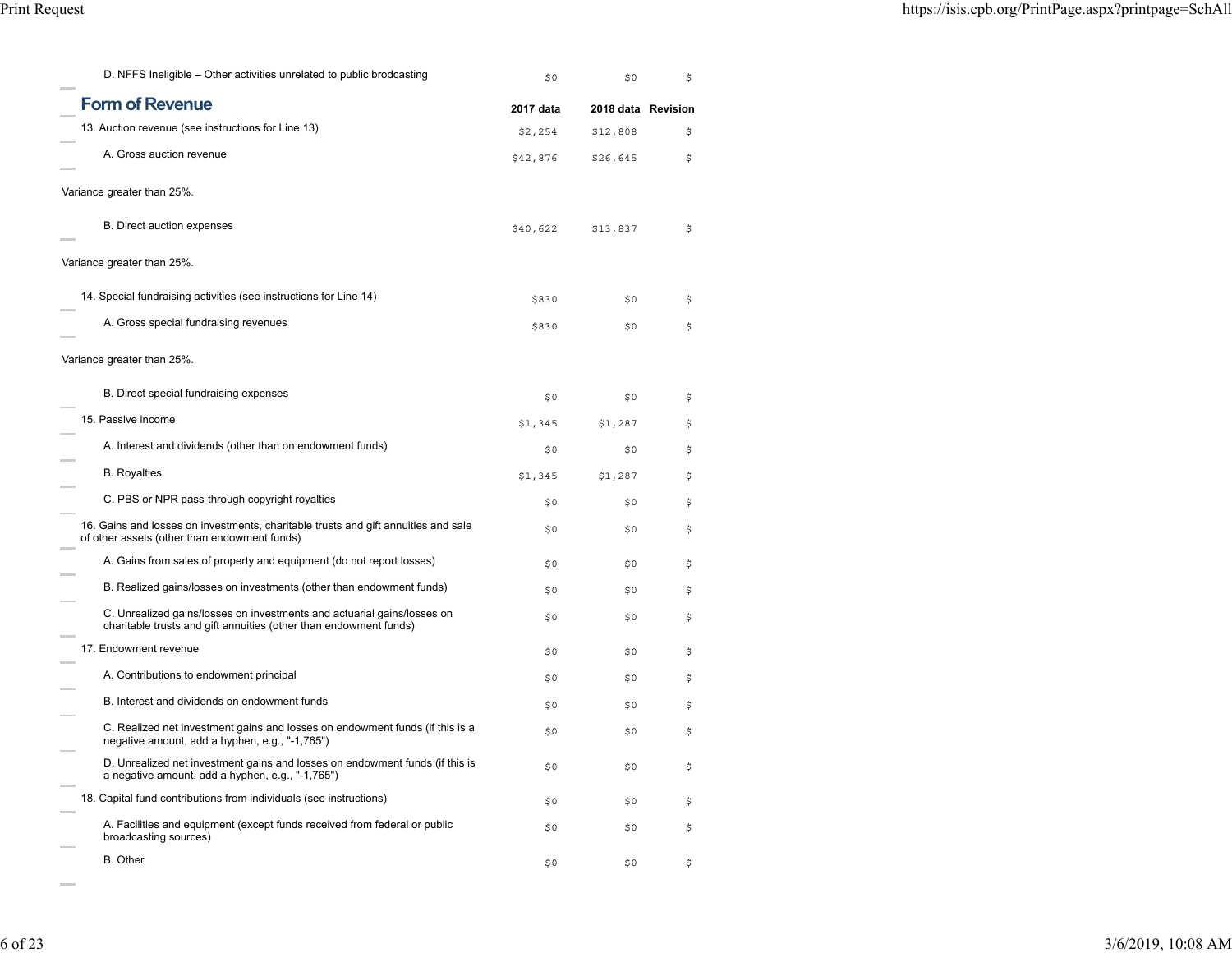| 19. Gifts and bequests from major individual donors                                                                                                              | \$0         | \$118,360          | \$ |
|------------------------------------------------------------------------------------------------------------------------------------------------------------------|-------------|--------------------|----|
| 2017 data<br>2018 data<br>19.1 Total number of major individual<br>$\circ$<br>15                                                                                 |             |                    |    |
| donors                                                                                                                                                           |             |                    |    |
| 20. Other Direct Revenue                                                                                                                                         | \$0         | \$969              | \$ |
| <b>Description</b><br>Amount<br><b>Revision</b>                                                                                                                  |             |                    |    |
| <b>T-Shirt Sales</b><br>\$969<br>\$                                                                                                                              |             |                    |    |
| <b>Exclusion Description</b><br>Amount<br><b>Revision</b><br>Revenue from non-<br>\$969<br>\$<br>broadcast activities that<br>fail to meet exception<br>criteria |             |                    |    |
| Line 21. Proceeds from the FCC Spectrum Incentive Auction, interest and<br>dividends earned on these funds, channel sharing revenues, and spectrum leases        | \$0         | \$18,402           | \$ |
| A. Proceeds from sale in spectrum auction                                                                                                                        | \$0         | \$0                | \$ |
| B. Interest and dividends earned on spectrum auction related revenue                                                                                             | \$0         | \$0                | \$ |
| C. Payments from spectrum auction speculators                                                                                                                    | \$0         | \$0                | \$ |
| D. Channel sharing and spectrum leases revenues                                                                                                                  | \$0         | \$0                | \$ |
| E. Spectrum repacking funds                                                                                                                                      | \$          | \$18,402           | \$ |
| 22. Total Revenue (Sum of lines 1 through 12, 13.A, 14.A, and 15 through 21)                                                                                     | \$2,940,648 | \$3,087,202        | \$ |
| Click here to view all NFFS Eligible revenue on Lines 3 through 9.                                                                                               |             |                    |    |
| Click here to view all NFFS Ineligible revenue on Lines 3 through 9.                                                                                             |             |                    |    |
| <b>Adjustments to Revenue</b>                                                                                                                                    | 2017 data   | 2018 data Revision |    |
| 23. Federal revenue from line 1.                                                                                                                                 | \$0         | \$0                | \$ |
| 24. Public broadcasting revenue from line 2.                                                                                                                     | \$893,539   | \$875,942          | \$ |
| 25. Capital funds exclusion-TV (3.2D, 4.2D, 5.2D, 6.2D, 7.2D, 8.2D, 9.2D, 18A)                                                                                   | \$111,694   | \$16, 283          | \$ |
| Variance greater than 25%.                                                                                                                                       |             |                    |    |
| 26. Revenue on line 20 not meeting the source, form, purpose, or recipient criteria                                                                              | \$0         | \$969              | \$ |
| 27. Other automatic subtractions from total revenue                                                                                                              | \$47,481    | \$47,958           | \$ |
| A. Auction expenses – limited to the lesser of lines 13a or 13b                                                                                                  | \$40,622    | \$13,837           | \$ |
|                                                                                                                                                                  |             |                    |    |
| Variance greater than 25%.                                                                                                                                       |             |                    |    |
| B. Special fundraising event expenses – limited to the lesser of lines 14a or<br>14 <sub>b</sub>                                                                 | \$0         | \$0                | \$ |
| C. Gains from sales of property and equipment - line 16a                                                                                                         | \$0         | \$0                | \$ |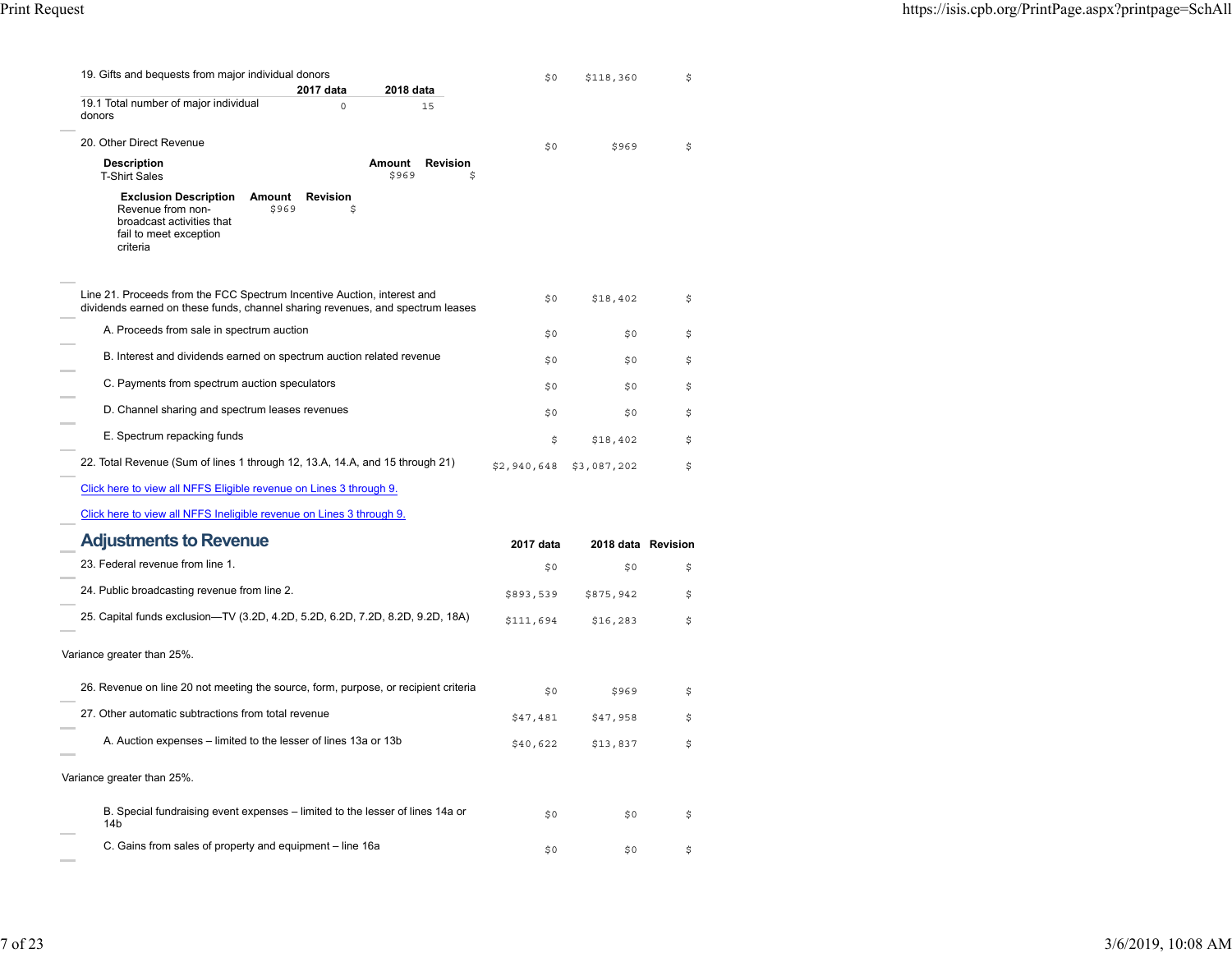| 16b                                                   | D. Realized gains/losses on investments (other than endowment funds) – line                                                                              |               | \$0         | \$0         | \$            |
|-------------------------------------------------------|----------------------------------------------------------------------------------------------------------------------------------------------------------|---------------|-------------|-------------|---------------|
|                                                       | E. Unrealized investment and actuarial gains/losses (other than endowment<br>$funds$ ) – line 16c                                                        |               | \$0         | \$0         | \$            |
|                                                       | F. Realized and unrealized net investment gains/losses on endowment funds<br>$-$ line 17c, line 17d                                                      |               | \$0         | \$0         | \$            |
|                                                       | G. Rental income (3.2A, 4.2A, 5.2A, 6.2A, 7.2A, 8.2A, 9.2A)                                                                                              |               | \$0         | \$0         | \$            |
|                                                       | H. Fees for services (3.2B, 4.2B, 5.2B, 6.2B, 7.2B, 8.2B, 9.2B)                                                                                          |               | \$0         | \$0         | \$            |
|                                                       | I. Licensing Fees (3.2C, 4.2C, 5.2C, 6.2C, 7.2C, 8.2C, 9.2C)                                                                                             |               | \$0         | \$0         | \$            |
|                                                       | J. Other revenue ineligible as NFFS (3.2E, 4.2E, 5.2E, 6.2E, 7.2E, 8.2E, 9.2E)                                                                           |               | \$0         | \$0         | \$            |
|                                                       | K. FMV of high-end premiums (Line 10.1)                                                                                                                  |               | \$6,859     | \$15,719    | \$            |
| Variance greater than 25%.                            |                                                                                                                                                          |               |             |             |               |
|                                                       | L. All bad debt expenses from NFFS eligible revenues including but not<br>limited to pledges, underwriting, and membership (Line 10.2)                   |               | \$0         | \$0         | \$            |
|                                                       | M. Revenue from subsidiaries and other activities ineligible as NFFS (12.B,<br>12.C, 12.D)                                                               |               | \$0         | \$0         | \$            |
|                                                       | N. Proceeds from spectrum auction and related revenues from line 21.                                                                                     |               | \$0         | \$18,402    | \$            |
|                                                       | 28. Total Direct Nonfederal Financial Support (Line 22 less Lines 23 through<br>27). (Forwards to line 1 of the Summary of Nonfederal Financial Support) |               | \$1,887,934 | \$2,146,050 | \$            |
|                                                       |                                                                                                                                                          |               |             |             |               |
| Comments                                              |                                                                                                                                                          |               |             |             |               |
| <b>Comment</b><br><b>WIPB-TV (1767)</b><br>Muncie, IN | Name<br>Date<br><b>Schedule B WorkSheet</b>                                                                                                              | <b>Status</b> |             |             |               |
|                                                       |                                                                                                                                                          |               | 2017        |             | 2018 Revision |
|                                                       | 1. Determine Station net direct expenses                                                                                                                 |               |             |             |               |
|                                                       | 1a. Total station operating expenses and capital outlays<br>(forwards from line 10 of Schedule E)                                                        | \$3,612,496   |             | \$3,526,157 | \$            |
|                                                       | Deductions (lines 1b.1. through 1b.7.):<br>1b.1. Capital outlays (from Schedule E, line 9 total)                                                         |               | \$40,383    | \$25,495    | \$            |
|                                                       | Variance greater than 25%.                                                                                                                               |               |             |             |               |
|                                                       | 1b.2. Depreciation                                                                                                                                       |               | \$54,976    | \$30,544    | \$            |
|                                                       | Variance greater than 25%.                                                                                                                               |               |             |             |               |
|                                                       | 1b.3. Amortization                                                                                                                                       |               | \$0         | \$0         | \$            |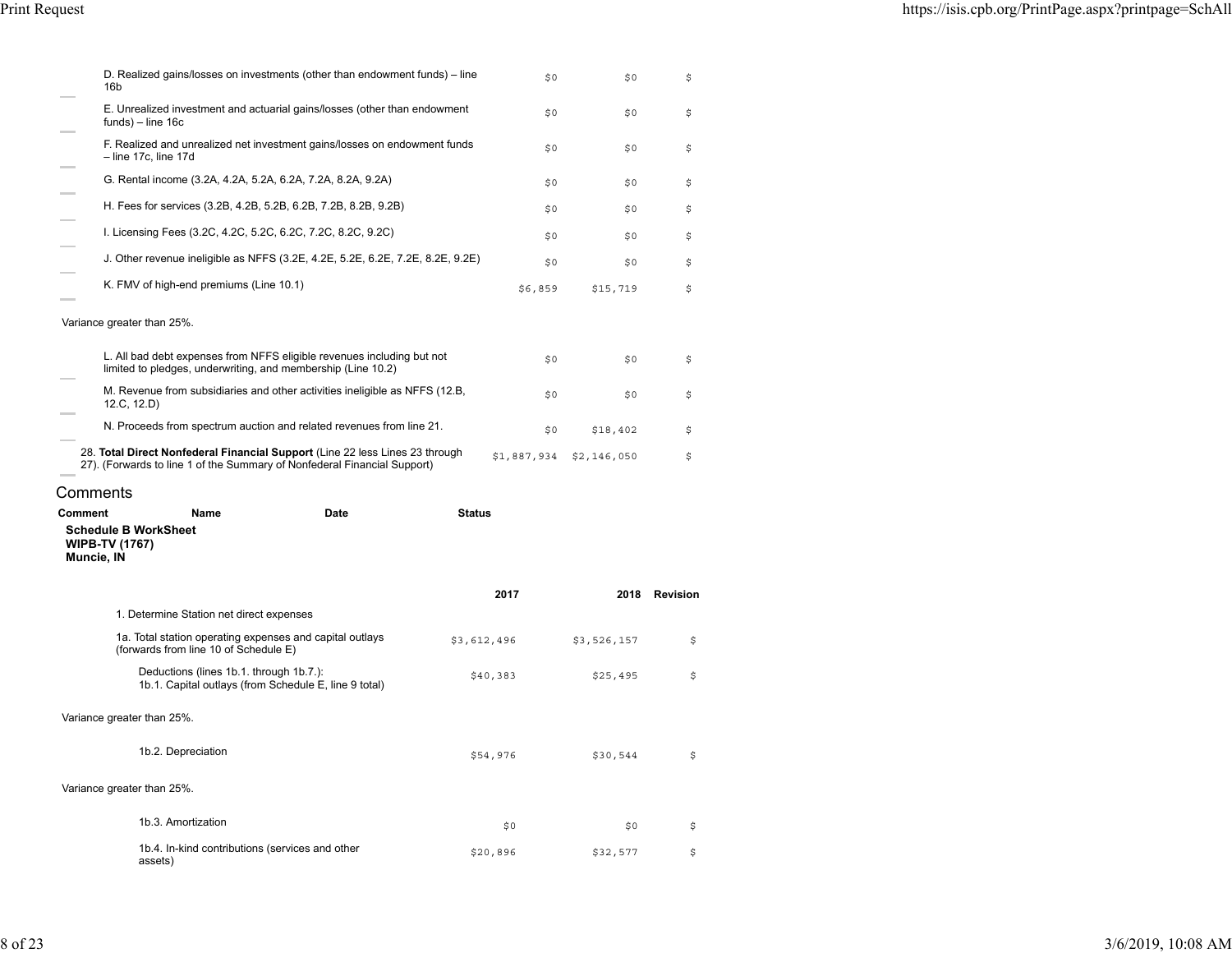|                                                                                               | 2017          |               | 2018 Revision |
|-----------------------------------------------------------------------------------------------|---------------|---------------|---------------|
| Variance greater than 25%.                                                                    |               |               |               |
| 1b.5. Indirect administrative support (see Guidelines<br>for instructions)                    | \$642,725     | \$496,610     | \$            |
| 1b.6. Donated property and equipment (if not<br>included on line 1b.1)                        | \$0           | \$0           | \$            |
| 1b.7. Other                                                                                   | \$7,372       | \$13,592      | \$            |
| <b>Description</b><br>Amount<br><b>Revision</b><br>Foundation<br>\$13,592<br>\$               |               |               |               |
| Variance greater than 25%.                                                                    |               |               |               |
| 1b.8. Total deductions                                                                        | \$766,352     | \$598,818     | \$            |
| 1c. Station net direct expenses                                                               | \$2,846,144   | \$2,927,339   | \$            |
| 2. Institutional support rate calculation (Note: Choose one<br>method only - either 2a or 2b) |               |               |               |
| 2a. Net direct expense method                                                                 |               |               |               |
| 2a.1. Station net direct Expenses (forwards from line<br>1)                                   | \$2,846,144   | \$2,927,339   | \$            |
| 2a.2. Licensee net direct activities                                                          | \$197,747,047 | \$194,031,876 | \$            |
| 2a.3. Percentage of allocation (2a.1 divided by 2a.2)<br>(forward to line 2c.5 below)         | %1.439285     | %1.50869      | န္            |
| Variance greater than 25%.                                                                    |               |               |               |
| 2b. Salaries and wages method                                                                 |               |               |               |
| 2b.1. Station salaries and wages for direct activities                                        | \$0           | \$0           | \$            |
| 2b.2. Licensee salaries and wages for direct activities                                       | \$0           | \$0           | \$            |
| 2b.3. Percentage of allocation (2b.1 divided by 2b.2)<br>(forward to line 2c.5 below)         | 80            | 80            | ٥ę            |
| 2c. Institutional support calculation                                                         |               |               |               |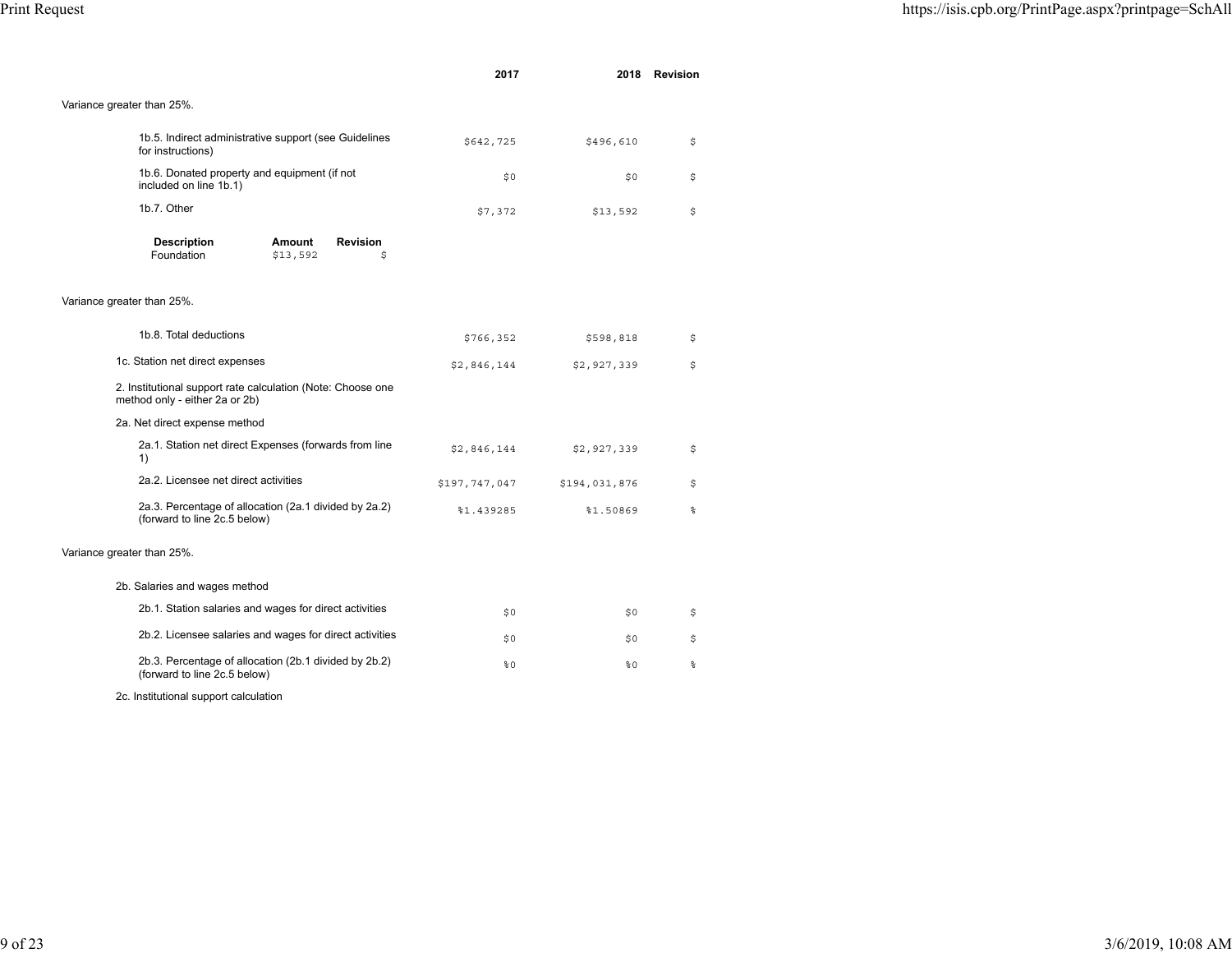|                            |                                                                                 | 2017         | 2018         | Revision |
|----------------------------|---------------------------------------------------------------------------------|--------------|--------------|----------|
|                            | 2c.1. Choose applicable cost groups that benefit the                            |              |              |          |
|                            | station                                                                         |              |              |          |
|                            | ☑ Budget and Analysis                                                           |              |              |          |
|                            | <b>☑</b> Campus Mail Service                                                    |              |              |          |
|                            | Computer Operations                                                             |              |              |          |
|                            | <b>☑</b> Financial Operations                                                   |              |              |          |
|                            | □ Human Resources                                                               |              |              |          |
|                            | $\boxdot$ Insurance                                                             |              |              |          |
|                            | □ Internal Audit                                                                |              |              |          |
|                            | ⊠ Legal                                                                         |              |              |          |
|                            | $\boxdot$ Payroll                                                               |              |              |          |
|                            | □ President's Office                                                            |              |              |          |
|                            | $\boxdot$ Purchasing                                                            |              |              |          |
|                            | $\Box$ Other                                                                    |              |              |          |
|                            | $\Box$ Not Applicable                                                           |              |              |          |
|                            | 2c.2. Costs per licensee financial statements                                   | \$41,256,941 | \$29,867,434 | \$       |
|                            |                                                                                 |              |              |          |
| Variance greater than 25%. |                                                                                 |              |              |          |
|                            |                                                                                 |              |              |          |
|                            | 2c.3. LESS: Cost groups that do not benefit the                                 |              |              |          |
|                            | operations of the public broadcast station                                      | \$0          | \$0          | \$       |
|                            |                                                                                 |              |              |          |
|                            | 2c.4. Costs benefiting station operations                                       | \$41,256,941 | \$29,867,434 | \$       |
|                            |                                                                                 |              |              |          |
| Variance greater than 25%. |                                                                                 |              |              |          |
|                            |                                                                                 |              |              |          |
|                            | 2c.5. Percentage of allocation (from line 2a.3 or 2b.3)                         | %1.439285    | \$1.50869    | နွ       |
|                            |                                                                                 |              |              |          |
| Variance greater than 25%. |                                                                                 |              |              |          |
|                            |                                                                                 |              |              |          |
|                            | 2c.6. Total institutional costs benefiting station                              | \$593,804    | \$450,606    | \$       |
|                            | operations                                                                      |              |              |          |
|                            | 3. Physical plant support rate calculation                                      |              |              |          |
|                            | 3a. Net square footage occupied by station                                      |              |              |          |
|                            |                                                                                 | 13,667       | 14,659       |          |
|                            | 3b. Licensee's net assignable square footage                                    | 3, 124, 258  | 3,666,935    |          |
|                            |                                                                                 |              |              |          |
|                            | 3c. Percentage of allocation (3a divided by 3b)<br>(forward to line 3d.5 below) | 80.437448    | 80.399762    | နွ       |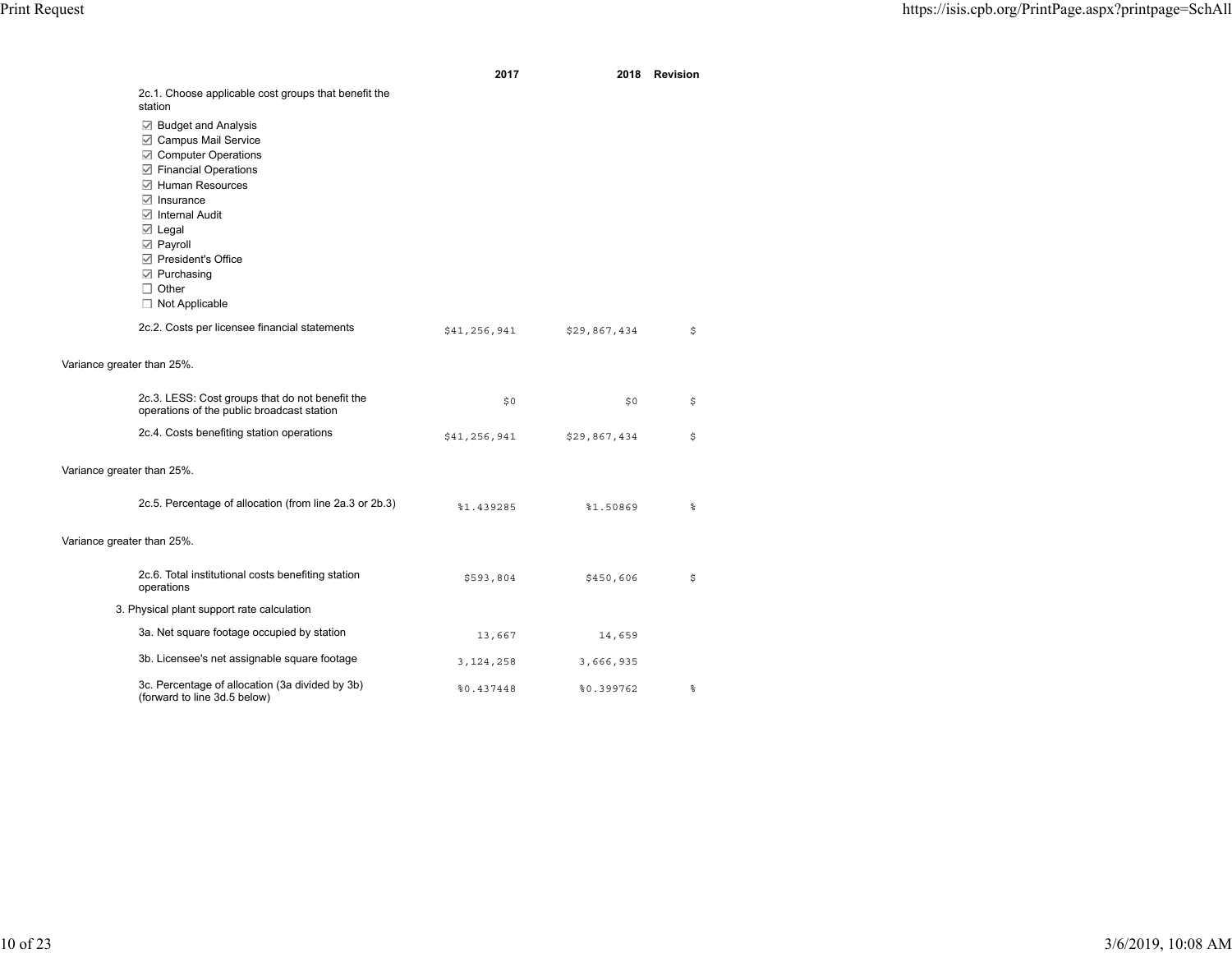|                                                              |                                                                                                              |      | 2017          |             | 2018 Revision |
|--------------------------------------------------------------|--------------------------------------------------------------------------------------------------------------|------|---------------|-------------|---------------|
|                                                              | 3d.1. Choose applicable cost groups that benefit the<br>station                                              |      |               |             |               |
|                                                              | ☑ Building Maintenance                                                                                       |      |               |             |               |
|                                                              | □ Custodial Services                                                                                         |      |               |             |               |
|                                                              | <b>□</b> Director of Operations                                                                              |      |               |             |               |
|                                                              | $\Box$ Elevator Maintenance                                                                                  |      |               |             |               |
|                                                              | □ Grounds and Landscaping                                                                                    |      |               |             |               |
|                                                              | $\Box$ Motor Pool                                                                                            |      |               |             |               |
|                                                              | Refuse Disposal<br>Roof Maintenance                                                                          |      |               |             |               |
|                                                              | $\boxdot$ Utilities                                                                                          |      |               |             |               |
|                                                              | <b>⊠</b> Security Services                                                                                   |      |               |             |               |
|                                                              | □ Facilities Planning                                                                                        |      |               |             |               |
|                                                              | $\Box$ Other                                                                                                 |      |               |             |               |
|                                                              | $\Box$ Not Applicable                                                                                        |      |               |             |               |
|                                                              | 3d.2. Costs per licensee financial statements                                                                |      | \$3,739,569   | \$3,642,553 | \$            |
|                                                              | 3d.3. LESS: Cost groups that do not benefit the<br>operations of the public broadcast station                |      | \$0           | \$0         | \$            |
|                                                              | 3d.4. Costs benefiting station operations                                                                    |      | \$3,739,569   | \$3,642,553 | \$            |
|                                                              | 3d.5. Percentage of allocation (from line 3c.)                                                               |      | %0.437448     | %0.399762   | န္            |
|                                                              | 3d.6. Total physical plant support costs benefiting<br>station operations                                    |      | \$16,358      | \$14,561    | \$            |
|                                                              | 4. Total costs benefiting station operations (forwards<br>to line1 on tab3)                                  |      | \$610,162     | \$465,167   | \$            |
| Comments                                                     |                                                                                                              |      |               |             |               |
| <b>Comment</b>                                               | Name                                                                                                         | Date | <b>Status</b> |             |               |
| <b>Occupancy List</b><br><b>WIPB-TV (1767)</b><br>Muncie, IN |                                                                                                              |      |               |             |               |
|                                                              | <b>Type of Occupancy</b>                                                                                     |      | Location      |             | Value         |
|                                                              | Building                                                                                                     |      | Ball Buildin  |             | 545           |
|                                                              | Annual Value Computations for buildings and tower facilities                                                 |      |               |             |               |
|                                                              | Questions                                                                                                    |      | Value         | Value       |               |
|                                                              | 1. Record building at original cost or at fair                                                               |      | \$0           | \$0         |               |
|                                                              | market value at the time the station took<br>possession (use fair value only if original<br>cost is unknown) |      |               |             |               |
|                                                              | 2. Total original cost of major<br>improvements                                                              |      | \$88042       | \$ 0        |               |
|                                                              | 3. Subtract federal and CPB funds used in<br>construction or improvements                                    |      | \$ 0          | \$0         |               |
|                                                              | 4. Total non federal value of<br>building/improvements                                                       |      | \$88042       | \$0         |               |
|                                                              |                                                                                                              |      |               |             |               |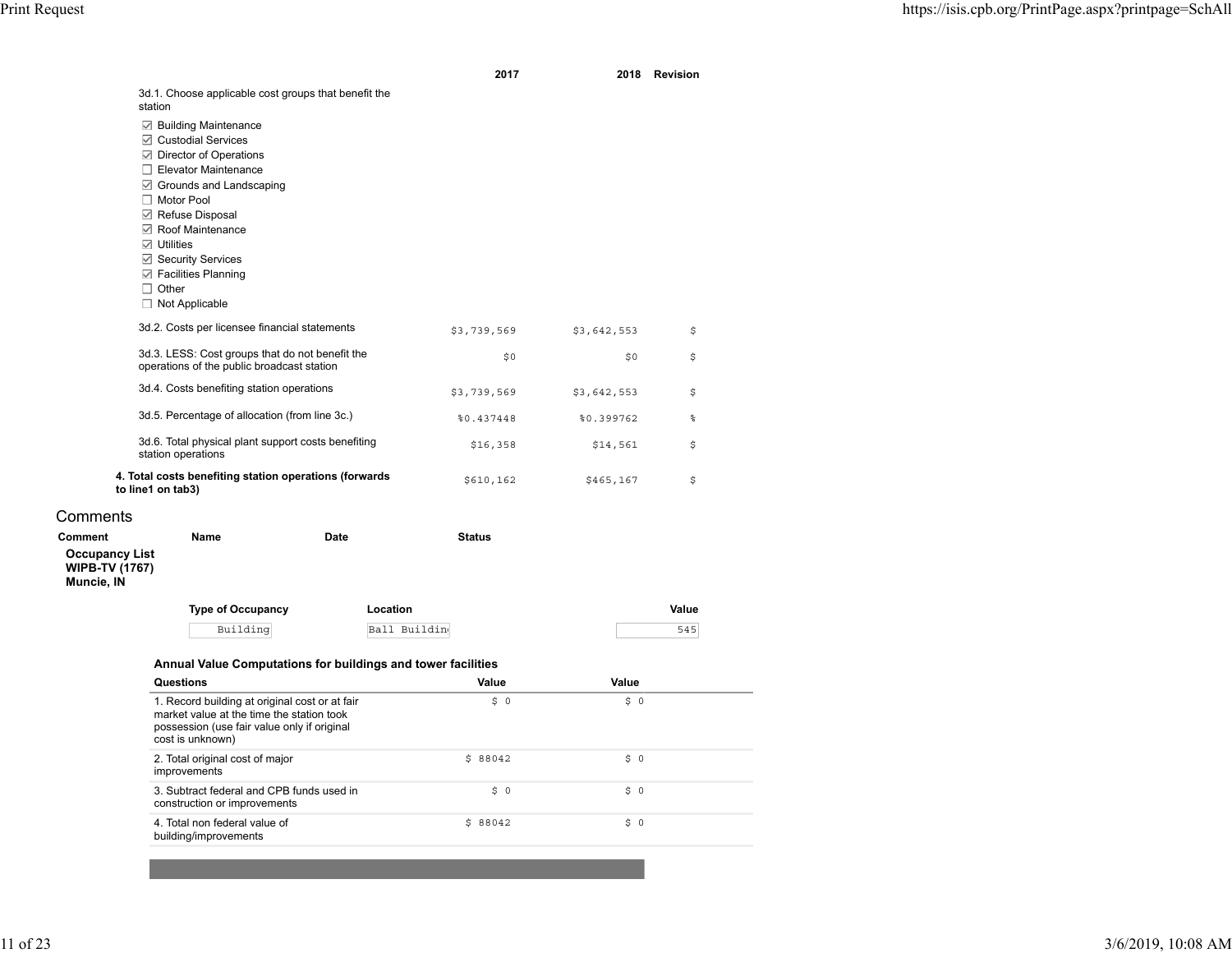| <b>Type of Occupancy</b>                                                                                                                             | Location      |                 | Value |
|------------------------------------------------------------------------------------------------------------------------------------------------------|---------------|-----------------|-------|
| Questions                                                                                                                                            | Value         | Value           |       |
| 5. Enter year constructed or acquired                                                                                                                | year 2001     | year 0          |       |
| 6. Estimated useful life of<br>building/improvements from date of<br>acquisition or construction                                                     | years 20      | years 0         |       |
| 7. Remaining useful life of building<br>(includes current reporting year) - if<br>remaining useful life is zero, do not<br>continue this computation | years 3       | years 0         |       |
| 8. Annual value (line 4 divided by line 6)                                                                                                           | \$4402        | \$0             |       |
| 9. Station's prorata use of building                                                                                                                 | 812.38        | $\frac{6}{6}$ 0 |       |
| 10. Annual prorated value (product of lines<br>8 and 9)                                                                                              | °<br>544.9676 | $\frac{6}{6}$ 0 |       |
| 11. Payments made to building as a part of<br>the lease or rental agreement                                                                          | \$0           | \$0             |       |
| 12. Payments recieved from others as a<br>part of a sublease or rental agreement                                                                     | \$0           | \$0             |       |
| 13. Annual value for NFFS purposes (line<br>10 less lines 11 and 12)                                                                                 | \$544.9676    | \$0             |       |

| $\sum_{i=1}^{n}$<br>- | ⊪Ba |  |
|-----------------------|-----|--|

| <b>Questions</b>                                                                                                                                               | Value     | Value          |  |
|----------------------------------------------------------------------------------------------------------------------------------------------------------------|-----------|----------------|--|
| 1. Record building at original cost or at fair<br>market value at the time the station took<br>possession (use fair value only if original<br>cost is unknown) | \$ 0      | \$0            |  |
| 2. Total original cost of major<br>improvements                                                                                                                | \$321561  | \$0            |  |
| 3. Subtract federal and CPB funds used in<br>construction or improvements                                                                                      | \$ 0      | \$0            |  |
| 4 Total non federal value of<br>building/improvements                                                                                                          | \$321561  | \$0            |  |
| 5. Enter year constructed or acquired                                                                                                                          | year 2002 | year 0         |  |
| 6 Estimated useful life of<br>building/improvements from date of<br>acquisition or construction                                                                | years 20  | years 0        |  |
| 7. Remaining useful life of building<br>(includes current reporting year) - if<br>remaining useful life is zero, do not<br>continue this computation           | years 4   | years 0        |  |
| 8. Annual value (line 4 divided by line 6)                                                                                                                     | \$16078   | \$0            |  |
| 9. Station's prorata use of building                                                                                                                           | 812.38    | ిన<br>$\Omega$ |  |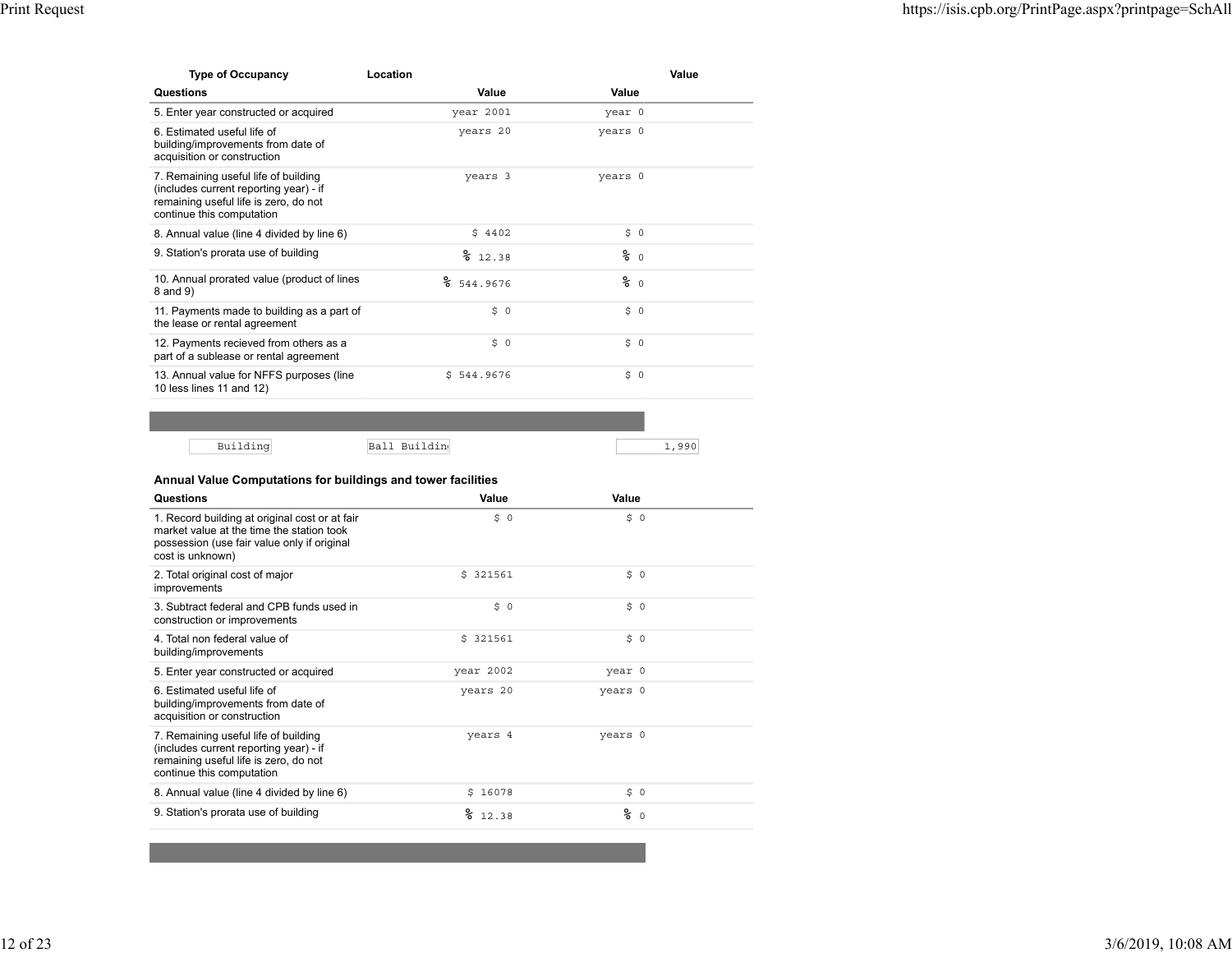| <b>Type of Occupancy</b>                                                         | Location           |                 | Value |
|----------------------------------------------------------------------------------|--------------------|-----------------|-------|
| <b>Questions</b>                                                                 | Value              | Value           |       |
| 10. Annual prorated value (product of lines<br>8 and 9)                          | <u>?</u> 1990.4564 | $\frac{6}{6}$ 0 |       |
| 11. Payments made to building as a part of<br>the lease or rental agreement      | \$ 0               | \$ 0            |       |
| 12. Payments recieved from others as a<br>part of a sublease or rental agreement | \$ 0               | \$ 0            |       |
| 13. Annual value for NFFS purposes (line<br>10 less lines 11 and 12)             | \$1990.4564        | \$ 0            |       |
|                                                                                  |                    |                 |       |

| <b>Questions</b>                                                                                                                                               | Value        | Value   |     |
|----------------------------------------------------------------------------------------------------------------------------------------------------------------|--------------|---------|-----|
| 1. Record building at original cost or at fair<br>market value at the time the station took<br>possession (use fair value only if original<br>cost is unknown) | \$ 0         | \$0     |     |
| 2. Total original cost of major<br>improvements                                                                                                                | \$1805019    | \$ 0    |     |
| 3. Subtract federal and CPB funds used in<br>construction or improvements                                                                                      | \$ 0         | \$0     |     |
| 4. Total non federal value of<br>building/improvements                                                                                                         | \$1805019    | 50      |     |
| 5. Enter year constructed or acquired                                                                                                                          | year 2003    | year 0  |     |
| 6. Estimated useful life of<br>building/improvements from date of<br>acquisition or construction                                                               | years 20     | years 0 |     |
| 7. Remaining useful life of building<br>(includes current reporting year) - if<br>remaining useful life is zero, do not<br>continue this computation           | years 5      | years 0 |     |
| 8. Annual value (line 4 divided by line 6)                                                                                                                     | \$90250      | \$0     |     |
| 9. Station's prorata use of building                                                                                                                           | 812.38       | % ა     |     |
| 10. Annual prorated value (product of lines<br>8 and 9)                                                                                                        | 11172.95     | % ა     |     |
| 11. Payments made to building as a part of<br>the lease or rental agreement                                                                                    | \$0          | \$0     |     |
| 12. Payments recieved from others as a<br>part of a sublease or rental agreement                                                                               | \$0          | \$0     |     |
| 13. Annual value for NFFS purposes (line<br>10 less lines 11 and 12)                                                                                           | \$11172.95   | \$ 0    |     |
|                                                                                                                                                                |              |         |     |
|                                                                                                                                                                |              |         |     |
| Building                                                                                                                                                       | Ball Buildin |         | 204 |

13 of 23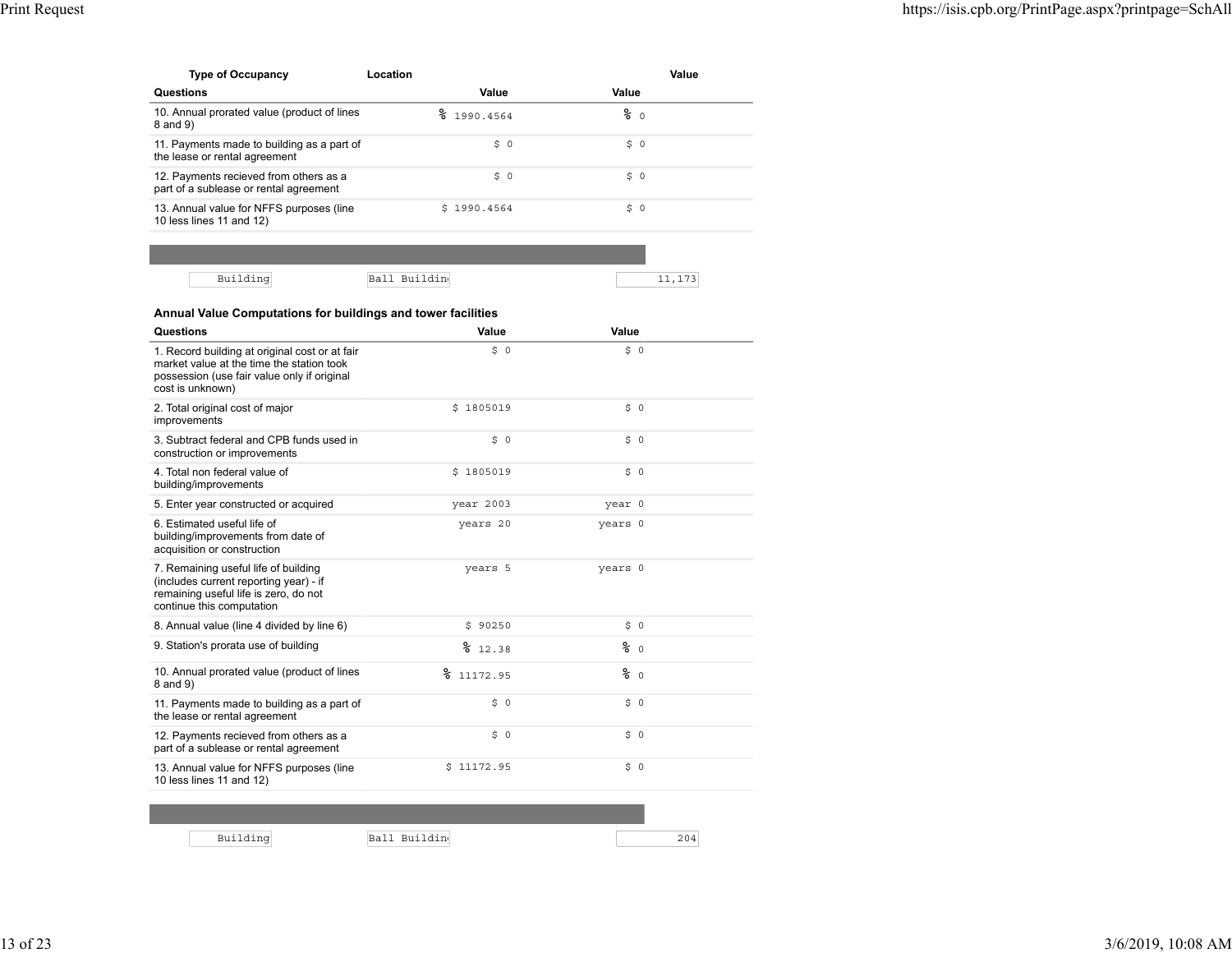| <b>Type of Occupancy</b> | Location | Value |
|--------------------------|----------|-------|
|                          |          |       |

| <b>Questions</b>                                                                                                                                               | Value        | Value           |  |
|----------------------------------------------------------------------------------------------------------------------------------------------------------------|--------------|-----------------|--|
| 1. Record building at original cost or at fair<br>market value at the time the station took<br>possession (use fair value only if original<br>cost is unknown) | \$0          | \$0             |  |
| 2. Total original cost of major<br>improvements                                                                                                                | \$32900      | \$0             |  |
| 3. Subtract federal and CPB funds used in<br>construction or improvements                                                                                      | \$0          | \$0             |  |
| 4. Total non federal value of<br>building/improvements                                                                                                         | \$32900      | 50              |  |
| 5. Enter year constructed or acquired                                                                                                                          | year 2005    | year 0          |  |
| 6. Estimated useful life of<br>building/improvements from date of<br>acquisition or construction                                                               | years 20     | years 0         |  |
| 7. Remaining useful life of building<br>(includes current reporting year) - if<br>remaining useful life is zero, do not<br>continue this computation           | years 7      | years 0         |  |
| 8. Annual value (line 4 divided by line 6)                                                                                                                     | \$1645       | \$0             |  |
| 9. Station's prorata use of building                                                                                                                           | 812.38       | $\frac{6}{6}$ 0 |  |
| 10. Annual prorated value (product of lines<br>8 and 9)                                                                                                        | °<br>203.651 | % ა             |  |
| 11. Payments made to building as a part of<br>the lease or rental agreement                                                                                    | \$0          | \$0             |  |
| 12. Payments recieved from others as a<br>part of a sublease or rental agreement                                                                               | \$0          | \$0             |  |
| 13. Annual value for NFFS purposes (line<br>10 less lines 11 and 12)                                                                                           | \$203.651    | \$0             |  |

| $D_{11}$ : 1.4 :<br>ື້ | Letterman Bu | <u>_</u> |
|------------------------|--------------|----------|

### **Annual Value Computations for buildings and tower facilities**

| <b>Questions</b>                                                                                                                                               | Value      | Value |  |
|----------------------------------------------------------------------------------------------------------------------------------------------------------------|------------|-------|--|
| 1. Record building at original cost or at fair<br>market value at the time the station took<br>possession (use fair value only if original<br>cost is unknown) | \$18437280 | \$0   |  |
| 2. Total original cost of major<br>improvements                                                                                                                | \$0        | \$0   |  |
| 3. Subtract federal and CPB funds used in<br>construction or improvements                                                                                      | \$0        | \$0   |  |
| 4. Total non federal value of<br>building/improvements                                                                                                         | \$18437280 | \$0   |  |
|                                                                                                                                                                |            |       |  |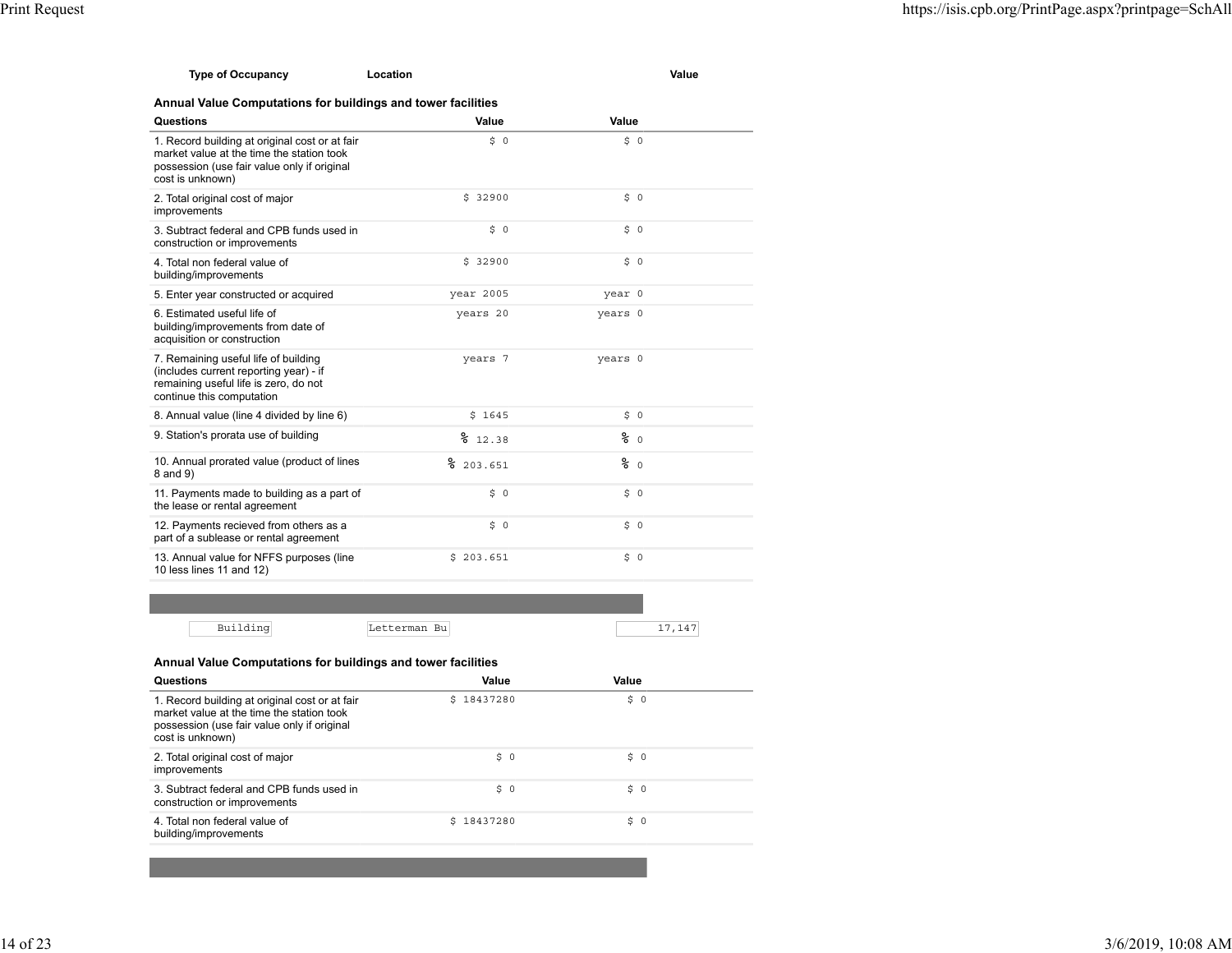| <b>Type of Occupancy</b>                                                                                                                             | Location          |         | Value   |
|------------------------------------------------------------------------------------------------------------------------------------------------------|-------------------|---------|---------|
| Questions                                                                                                                                            | Value             | Value   |         |
| 5. Enter year constructed or acquired                                                                                                                | year 2008         | year 0  |         |
| 6 Estimated useful life of<br>building/improvements from date of<br>acquisition or construction                                                      | years 20          | years 0 |         |
| 7. Remaining useful life of building<br>(includes current reporting year) - if<br>remaining useful life is zero, do not<br>continue this computation | years 10          | years 0 |         |
| 8. Annual value (line 4 divided by line 6)                                                                                                           | \$921864          | \$0     |         |
| 9. Station's prorata use of building                                                                                                                 | 81.86             | % ∂     |         |
| 10. Annual prorated value (product of lines<br>8 and 9)                                                                                              | °<br>17146.6704   | % ი     |         |
| 11. Payments made to building as a part<br>of the lease or rental agreement                                                                          | \$0               | \$0     |         |
| 12. Payments recieved from others as a<br>part of a sublease or rental agreement                                                                     | \$<br>$\mathbf 0$ | Ŝ.      | $\circ$ |
| 13. Annual value for NFFS purposes (line<br>10 less lines 11 and 12)                                                                                 | \$17146.6704      | \$0     |         |

| ٦. | וו גם<br>+ ه. آ<br>- ت<br>∽ |  |
|----|-----------------------------|--|

| <b>Questions</b>                                                                                                                                               | Value      | Value   |          |
|----------------------------------------------------------------------------------------------------------------------------------------------------------------|------------|---------|----------|
| 1. Record building at original cost or at fair<br>market value at the time the station took<br>possession (use fair value only if original<br>cost is unknown) | \$ 0       | \$0     |          |
| 2. Total original cost of major<br>improvements                                                                                                                | \$319492   | \$0     |          |
| 3. Subtract federal and CPB funds used in<br>construction or improvements                                                                                      | \$0        | \$0     |          |
| 4 Total non federal value of<br>building/improvements                                                                                                          | \$319492   | \$0     |          |
| 5. Enter year constructed or acquired                                                                                                                          | year 2009  | year 0  |          |
| 6 Estimated useful life of<br>building/improvements from date of<br>acquisition or construction                                                                | years 20   | years 0 |          |
| 7. Remaining useful life of building<br>(includes current reporting year) - if<br>remaining useful life is zero, do not<br>continue this computation           | years 11   | years 0 |          |
| 8. Annual value (line 4 divided by line 6)                                                                                                                     | \$15974    | \$0     |          |
| 9. Station's prorata use of building                                                                                                                           | °≈<br>1.86 | ⊱       | $\Omega$ |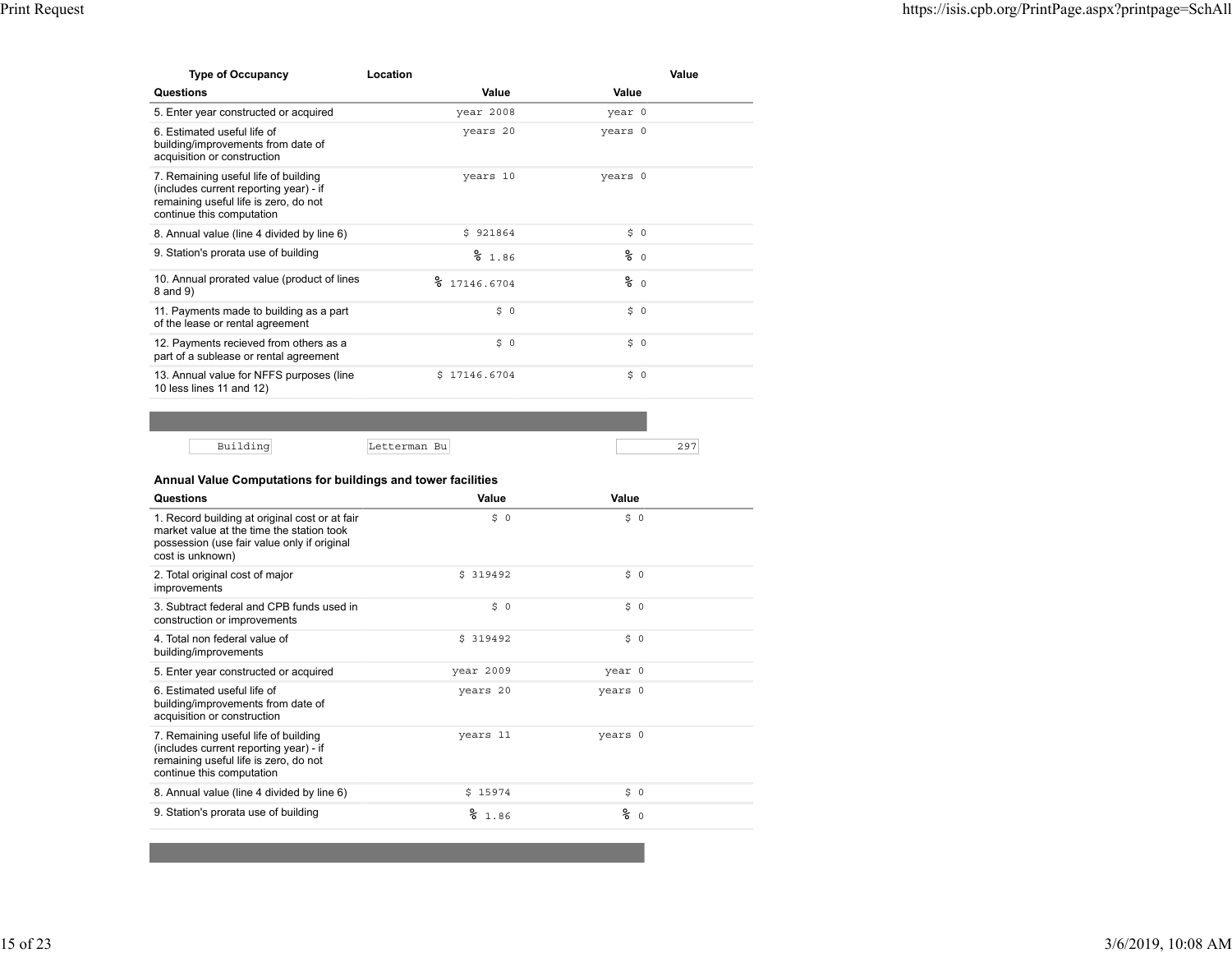| <b>Type of Occupancy</b>                                                         | Location   |       | Value |
|----------------------------------------------------------------------------------|------------|-------|-------|
| <b>Questions</b>                                                                 | Value      | Value |       |
| 10. Annual prorated value (product of lines<br>8 and 9)                          | 297.1164   | % ი   |       |
| 11. Payments made to building as a part of<br>the lease or rental agreement      | \$0        | \$0   |       |
| 12. Payments recieved from others as a<br>part of a sublease or rental agreement | \$0        | \$0   |       |
| 13. Annual value for NFFS purposes (line<br>10 less lines 11 and 12)             | \$297.1164 | \$0   |       |
|                                                                                  |            |       |       |

| ۰. |  |
|----|--|

| Questions                                                                                                                                                      | Value        | Value           |    |
|----------------------------------------------------------------------------------------------------------------------------------------------------------------|--------------|-----------------|----|
| 1. Record building at original cost or at fair<br>market value at the time the station took<br>possession (use fair value only if original<br>cost is unknown) | \$0          | \$0             |    |
| 2. Total original cost of major<br>improvements                                                                                                                | \$70560      | \$ 0            |    |
| 3. Subtract federal and CPB funds used in<br>construction or improvements                                                                                      | \$0          | \$0             |    |
| 4. Total non federal value of<br>building/improvements                                                                                                         | \$70560      | \$0             |    |
| 5. Enter year constructed or acquired                                                                                                                          | year 2010    | year 0          |    |
| 6. Estimated useful life of<br>building/improvements from date of<br>acquisition or construction                                                               | years 20     | years 0         |    |
| 7. Remaining useful life of building<br>(includes current reporting year) - if<br>remaining useful life is zero, do not<br>continue this computation           | years 12     | years 0         |    |
| 8. Annual value (line 4 divided by line 6)                                                                                                                     | \$3528       | \$0             |    |
| 9. Station's prorata use of building                                                                                                                           | 81.86        | $\frac{6}{6}$ 0 |    |
| 10. Annual prorated value (product of lines<br>8 and 9)                                                                                                        | °<br>65.6208 | % ი             |    |
| 11. Payments made to building as a part of<br>the lease or rental agreement                                                                                    | \$0          | \$0             |    |
| 12. Payments recieved from others as a<br>part of a sublease or rental agreement                                                                               | \$0          | \$0             |    |
| 13. Annual value for NFFS purposes (line<br>10 less lines 11 and 12)                                                                                           | \$65.6208    | \$0             |    |
|                                                                                                                                                                |              |                 |    |
| Building                                                                                                                                                       | Letterman Bu |                 | 20 |

16 of 23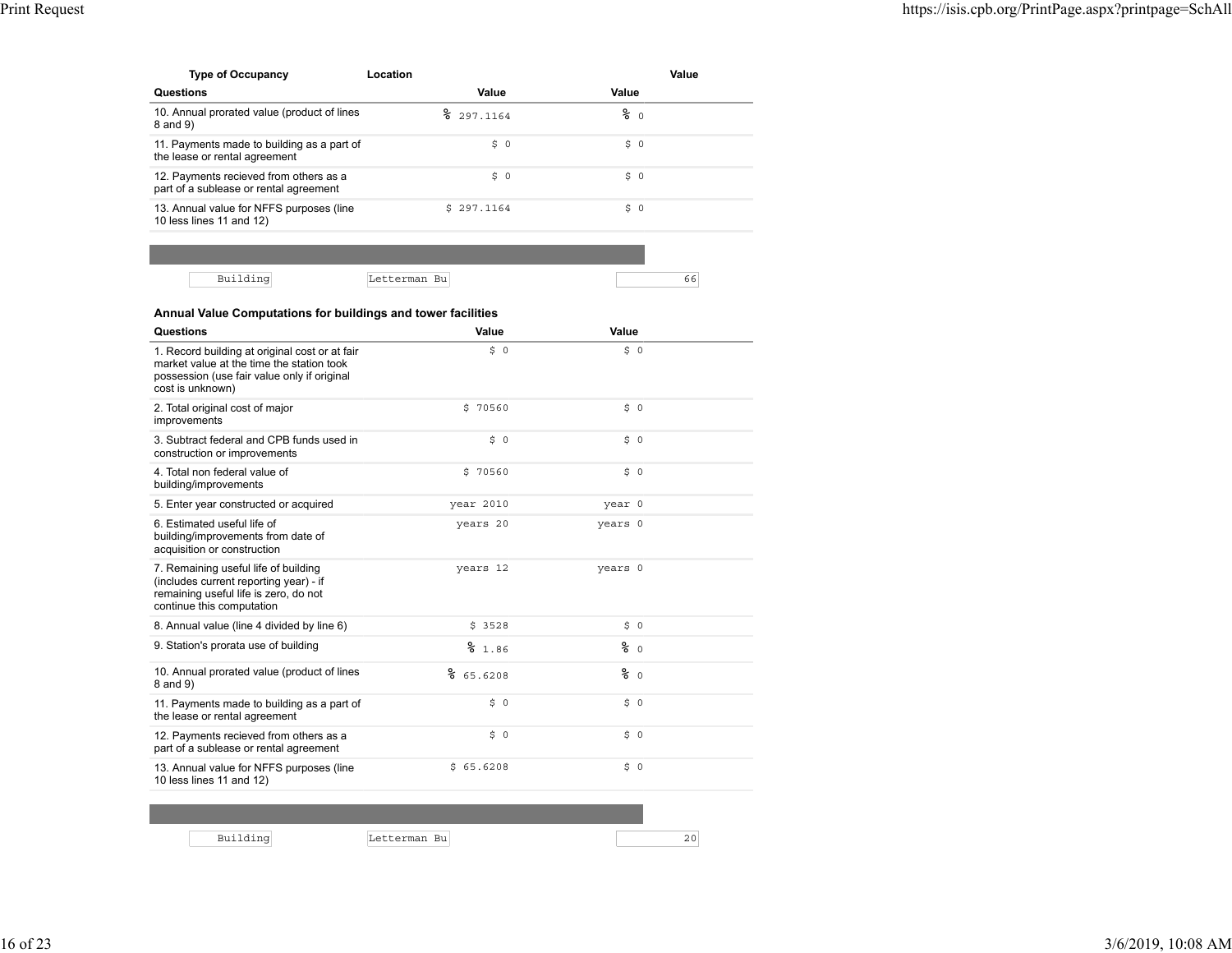| Type of Occupancy | Location | Value |
|-------------------|----------|-------|
|                   |          |       |

| <b>Questions</b>                                                                                                                                               | Value        | Value   |  |
|----------------------------------------------------------------------------------------------------------------------------------------------------------------|--------------|---------|--|
| 1. Record building at original cost or at fair<br>market value at the time the station took<br>possession (use fair value only if original<br>cost is unknown) | \$0          | \$0     |  |
| 2. Total original cost of major<br>improvements                                                                                                                | \$21735      | \$0     |  |
| 3. Subtract federal and CPB funds used in<br>construction or improvements                                                                                      | \$0          | \$0     |  |
| 4. Total non federal value of<br>building/improvements                                                                                                         | \$21735      | 50      |  |
| 5. Enter year constructed or acquired                                                                                                                          | year 2011    | year 0  |  |
| 6. Estimated useful life of<br>building/improvements from date of<br>acquisition or construction                                                               | years 20     | years 0 |  |
| 7. Remaining useful life of building<br>(includes current reporting year) - if<br>remaining useful life is zero, do not<br>continue this computation           | years 13     | years 0 |  |
| 8. Annual value (line 4 divided by line 6)                                                                                                                     | \$1086       | \$0     |  |
| 9. Station's prorata use of building                                                                                                                           | 81.86        | % ი     |  |
| 10. Annual prorated value (product of lines<br>8 and 9)                                                                                                        | ⊱<br>20.1996 | 80      |  |
| 11. Payments made to building as a part of<br>the lease or rental agreement                                                                                    | \$0          | \$0     |  |
| 12. Payments recieved from others as a<br>part of a sublease or rental agreement                                                                               | \$0          | \$0     |  |
| 13. Annual value for NFFS purposes (line<br>10 less lines 11 and 12)                                                                                           | \$20.1996    | \$0     |  |

# **Schedule B Totals WIPB-TV (1767) Muncie, IN**

|                                                                                                                  | 2017 data | 2018 data |    |
|------------------------------------------------------------------------------------------------------------------|-----------|-----------|----|
| 1. Total support activity benefiting station                                                                     | \$610,162 | \$465,167 | \$ |
| 2. Occupancy value                                                                                               | 32,579    | \$31,441  | \$ |
| 3. Deductions: Fees paid to the licensee for overhead<br>recovery, assessment, etc.                              | \$0       | \$0       | \$ |
| 4. Deductions: Support shown on lines 1 and 2 in excess<br>of revenue reported in financial statements.          | \$0       | \$0       | \$ |
| 5. Total Indirect Administrative Support (Forwards to Line 2)<br>of the Summary of Nonfederal Financial Support) | \$642,741 | \$496,608 | \$ |
| 6. Please enter an institutional type code for your licensee.                                                    | SG        | SG        |    |

Comments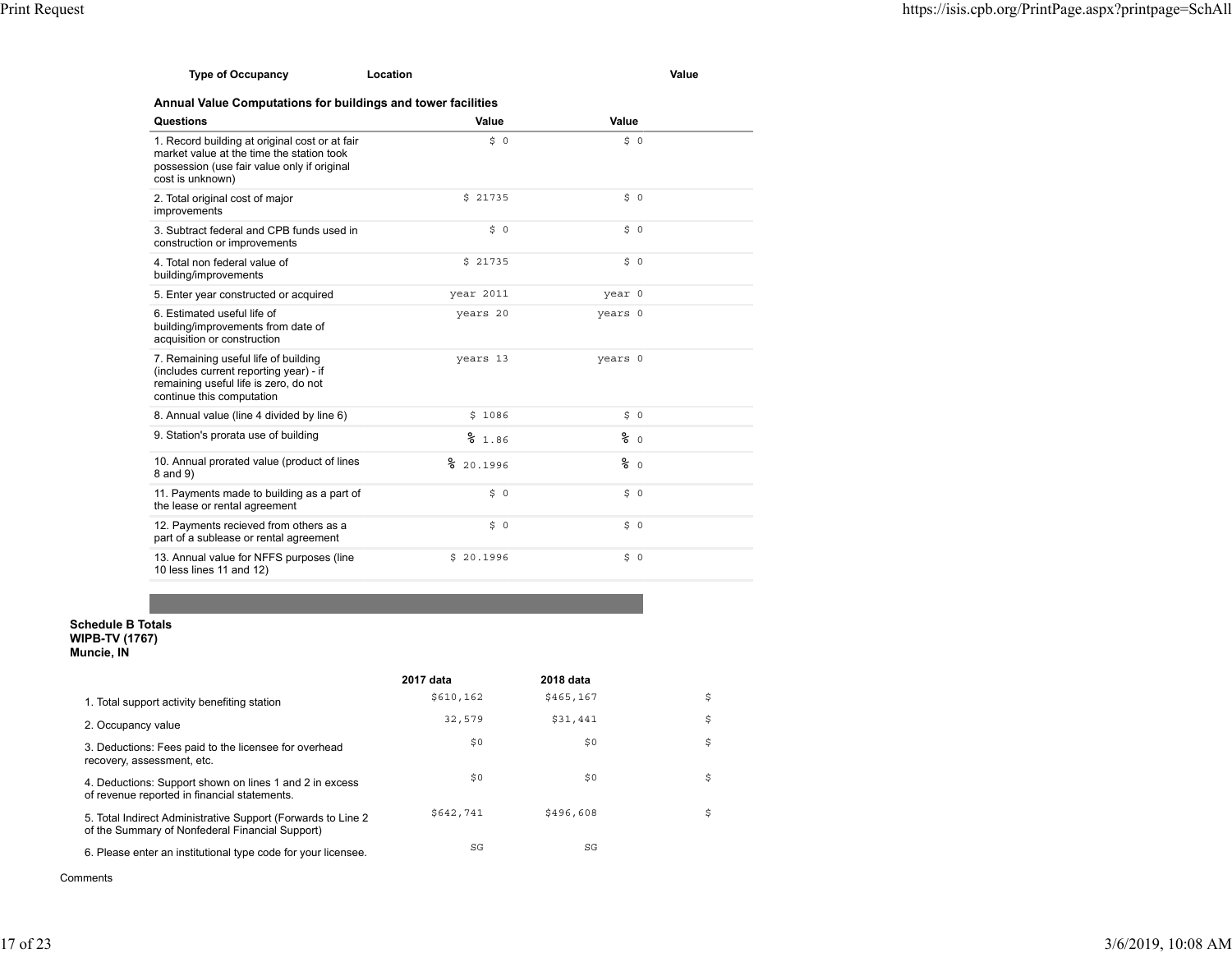| Comment                                                  | Name | Date | <b>Status</b> |
|----------------------------------------------------------|------|------|---------------|
| <b>Schedule C</b><br><b>WIPB-TV (1767)</b><br>Muncie, IN |      |      |               |

|                                                                                                                                                                                   | 2017 data     | Donor<br>Code | 2018 data | <b>Revision</b> |
|-----------------------------------------------------------------------------------------------------------------------------------------------------------------------------------|---------------|---------------|-----------|-----------------|
| 1. PROFESSIONAL SERVICES (must be eligible as NFFS)                                                                                                                               | \$0           |               | \$0       | \$              |
| A. Legal                                                                                                                                                                          | \$0           |               | \$0       | \$              |
| B. Accounting and/or auditing                                                                                                                                                     | \$0           |               | \$0       | \$              |
| C. Engineering                                                                                                                                                                    | \$0           |               | \$0       | \$              |
| D. Other professionals (see specific line item instructions<br>in Guidelines before completing)                                                                                   | \$0           |               | \$0       | \$              |
| 2. GENERAL OPERATIONAL SERVICES (must be eligible as<br>NFFS)                                                                                                                     | \$18,246      |               | \$0       | \$              |
| A. Annual rental value of space (studios, offices, or tower<br>facilities)                                                                                                        | \$0           |               | \$0       | \$              |
| B. Annual value of land used for locating a station-owned<br>transmission tower                                                                                                   | \$0           |               | \$0       | \$              |
| C. Station operating expenses                                                                                                                                                     | BS \$18,246   |               | \$0       | \$              |
| Variance greater than 25%.                                                                                                                                                        |               |               |           |                 |
| D. Other (see specific line item instructions in Guidelines<br>before completing)                                                                                                 | \$0           |               | \$0       | \$              |
| 3. OTHER SERVICES (must be eligible as NFFS)                                                                                                                                      | \$1,650       |               | \$20,625  | \$              |
| A. ITV or educational radio                                                                                                                                                       | \$0           |               | \$0       | \$              |
| B. State public broadcasting agencies (APBC, FL-DOE,<br>eTech Ohio)                                                                                                               | \$0           |               | \$0       | \$              |
| C. Local advertising                                                                                                                                                              | \$1,650<br>BS | <b>BS</b>     | \$20,625  | \$              |
| D. National advertising                                                                                                                                                           | \$0           |               | \$0       | \$              |
| 4. Total in-kind contributions - services and other assets<br>eligible as NFFS (sum of lines 1 through 3), forwards to Line<br>3a. of the Summary of Nonfederal Financial Support | \$19,896      |               | \$20,625  | \$              |
| 5. IN-KIND CONTRIBUTIONS INELIGIBLE AS NFFS                                                                                                                                       | \$1,000       |               | \$11,952  | \$              |
| A. Compact discs, records, tapes and cassettes                                                                                                                                    | \$0           |               | \$0       | \$              |
| <b>B.</b> Exchange transactions                                                                                                                                                   | \$0           | <b>BS</b>     | \$9,852   | \$              |
| C. Federal or public broadcasting sources                                                                                                                                         | \$0           |               | \$0       | \$              |
| D. Fundraising related activities                                                                                                                                                 | \$1,000<br>BS | OT            | \$150     | \$              |

Variance greater than 25%.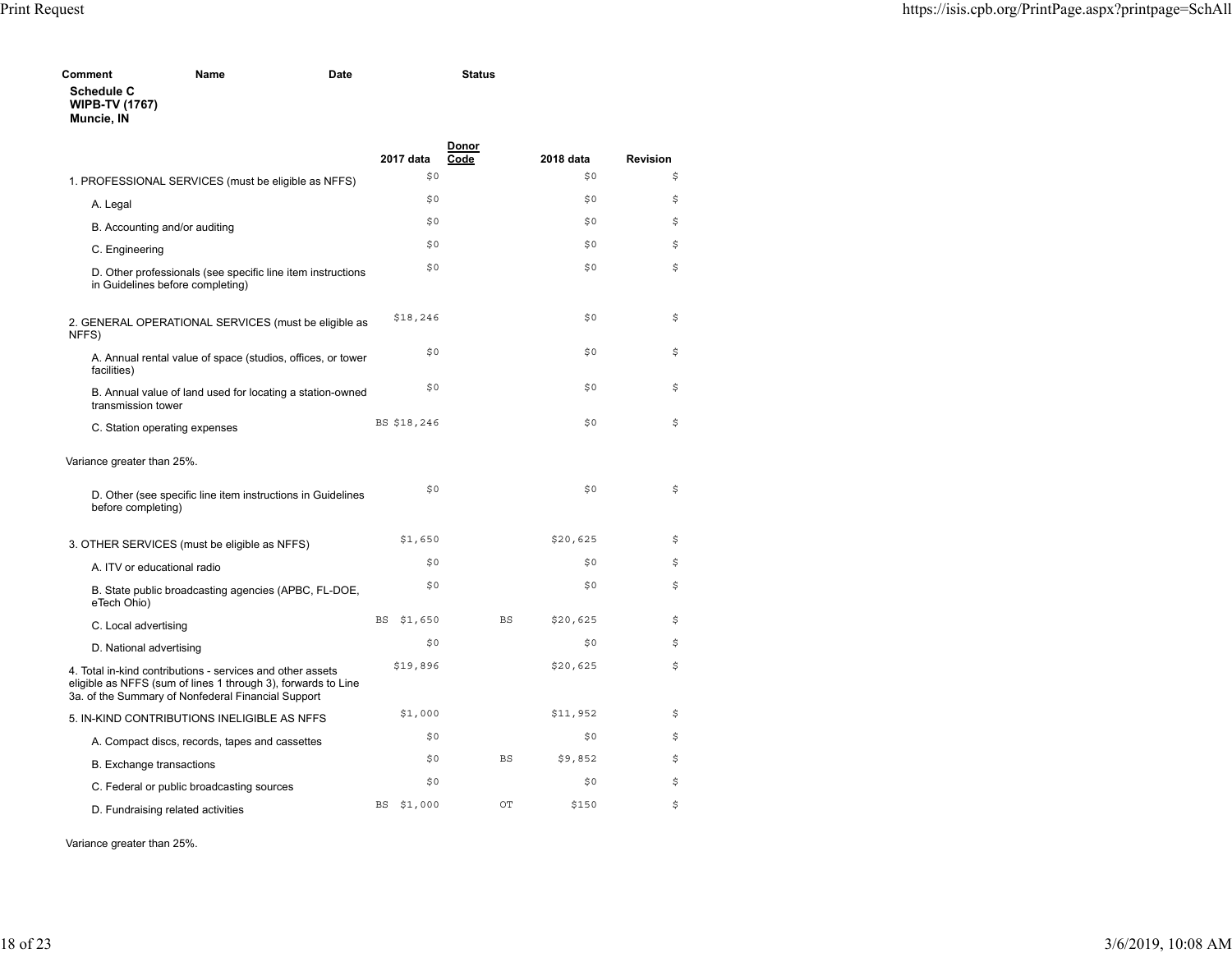|                                                                                                                                                                                                 | 2017 data | Donor |    | 2018 data | <b>Revision</b> |  |
|-------------------------------------------------------------------------------------------------------------------------------------------------------------------------------------------------|-----------|-------|----|-----------|-----------------|--|
| E. ITV or educational radio outside the allowable scope of<br>approved activities                                                                                                               | \$0       | Code  |    | \$0       | \$              |  |
| F. Local productions                                                                                                                                                                            | \$0       |       |    | \$0       | \$              |  |
| G. Program supplements                                                                                                                                                                          | \$0       |       |    | \$0       | \$              |  |
| H. Programs that are nationally distributed                                                                                                                                                     | \$0       |       |    | \$0       | \$              |  |
| I. Promotional items                                                                                                                                                                            | \$0       |       | OТ | \$1,950   | \$              |  |
| J. Regional organization allocations of program services                                                                                                                                        | \$0       |       |    | \$0       | \$              |  |
| K. State PB agency allocations other than those allowed<br>on line $3(b)$                                                                                                                       | \$0       |       |    | \$0       | \$              |  |
| L. Services that would not need to be purchased if not<br>donated                                                                                                                               | \$0       |       |    | \$0       | \$              |  |
| M. Other                                                                                                                                                                                        | \$0       |       |    | \$0       | \$              |  |
| 6. Total in-kind contributions - services and other assets (line 4<br>plus line 5), forwards to Schedule F, line 1c. Must agree with<br>in-kind contributions recognized as revenue in the AFS. | \$20,896  |       |    | \$32,577  | \$              |  |

Variance greater than 25%.

| Comments              |      |      |               |
|-----------------------|------|------|---------------|
| Comment               | Name | Date | <b>Status</b> |
| <b>Schedule D</b>     |      |      |               |
| <b>WIPB-TV (1767)</b> |      |      |               |
| Muncie, IN            |      |      |               |

|                                                                                                                                                                                |           | Donor |           |                 |
|--------------------------------------------------------------------------------------------------------------------------------------------------------------------------------|-----------|-------|-----------|-----------------|
|                                                                                                                                                                                | 2017 data | Code  | 2018 data | <b>Revision</b> |
| 1. Land (must be eligible as NFFS)                                                                                                                                             | \$        |       | \$0       | \$              |
| 2. Building (must be eligible as NFFS)                                                                                                                                         | \$        |       | \$0       | \$              |
| 3. Equipment (must be eligible as NFFS)                                                                                                                                        | \$        |       | \$0       | \$              |
| 4. Vehicle(s) (must be eligible as NFFS)                                                                                                                                       | \$        |       | \$0       | \$              |
| 5. Other (specify) (must be eligible as NFFS)                                                                                                                                  | \$        |       | \$0       | \$              |
| 6. Total in-kind contributions - property and equipment eligible<br>as NFFS (sum of lines 1 through 5), forwards to Line 3b. of the<br>Summary of Nonfederal Financial Support | \$        |       | \$0       | \$              |
| 7. IN-KIND CONTRIBUTIONS INELIGIBLE AS NFFS                                                                                                                                    | \$        |       | \$0       | \$              |
| a) Exchange transactions                                                                                                                                                       | \$        |       | \$0       | \$              |
| b) Federal or public broadcasting sources                                                                                                                                      | \$        |       | \$0       | \$              |
| c) TV only—property and equipment that includes new<br>facilities (land and structures), expansion of existing<br>facilities and acquisition of new equipment                  | \$        |       | \$0       | \$              |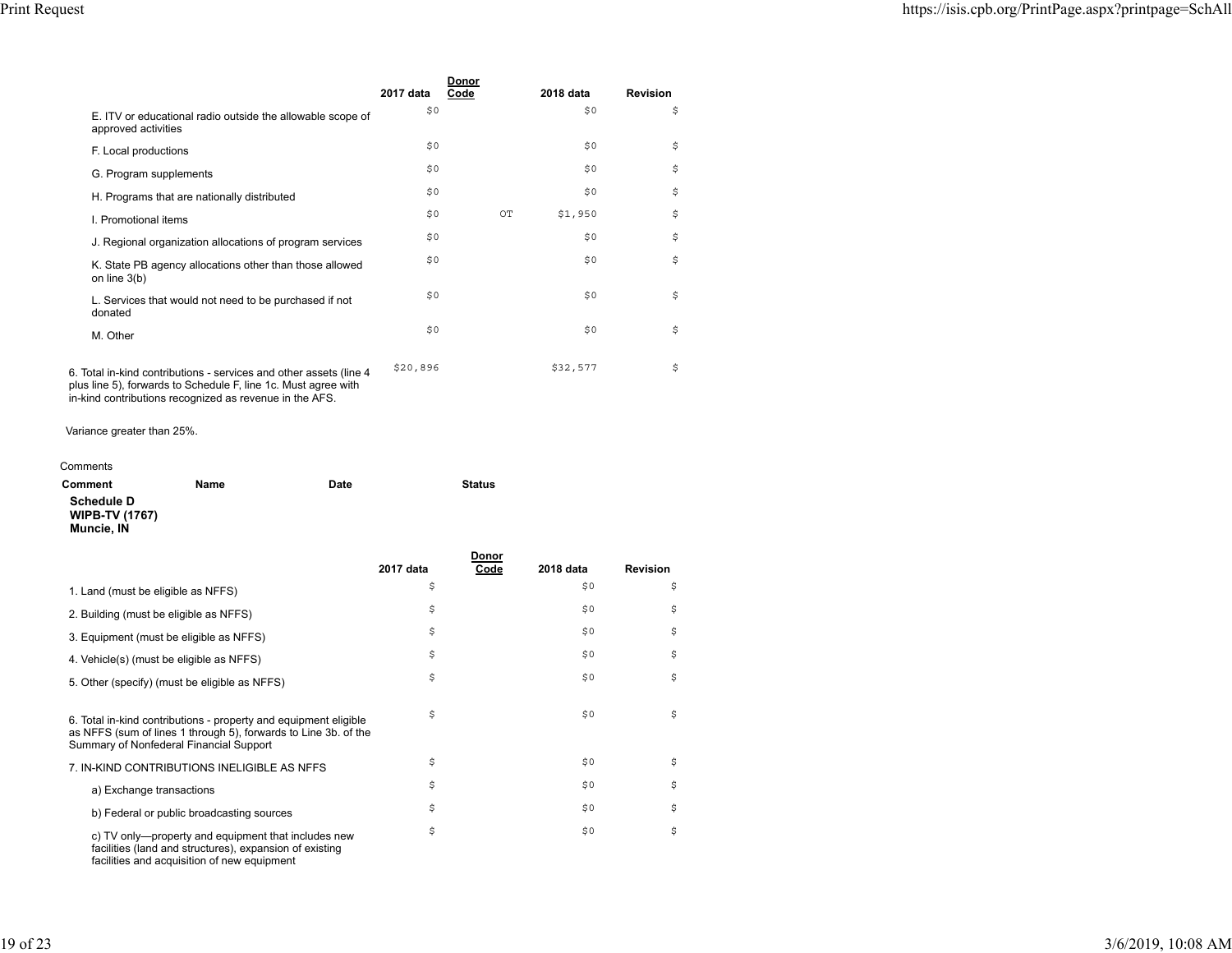|                                                                     |                                                                                                                                                                                              |             | Donor<br>2017 data<br>Code | 2018 data   | <b>Revision</b> |
|---------------------------------------------------------------------|----------------------------------------------------------------------------------------------------------------------------------------------------------------------------------------------|-------------|----------------------------|-------------|-----------------|
| d) Other (specify)                                                  |                                                                                                                                                                                              |             | \$                         | \$0         | \$              |
|                                                                     |                                                                                                                                                                                              |             |                            |             |                 |
|                                                                     | 8. Total in-kind contributions - property and equipment (line 6<br>plus line 7), forwards to Schedule F, line 1d. Must agree with<br>in-kind contributions recognized as revenue in the AFS. |             | \$                         | \$0         | \$              |
| Comments                                                            |                                                                                                                                                                                              |             |                            |             |                 |
| Comment<br><b>Schedule E</b><br><b>WIPB-TV (1767)</b><br>Muncie, IN | <b>Name</b>                                                                                                                                                                                  | <b>Date</b> | <b>Status</b>              |             |                 |
| <b>EXPENSES</b><br>(Operating and non-operating)                    |                                                                                                                                                                                              |             |                            |             |                 |
|                                                                     | <b>PROGRAM SERVICES</b>                                                                                                                                                                      |             | 2017 data                  | 2018 data   | <b>Revision</b> |
|                                                                     | 1. Programming and production                                                                                                                                                                |             | \$851,435                  | \$1,586,261 | \$              |
|                                                                     | A. TV CSG                                                                                                                                                                                    |             | \$0                        | \$828,769   | \$              |
|                                                                     | <b>B. TV Interconnection</b>                                                                                                                                                                 |             | \$0                        | \$0         | \$              |
|                                                                     | C. Other CPB Funds                                                                                                                                                                           |             | \$0                        | \$0         | \$              |
|                                                                     | D. All non-CPB Funds                                                                                                                                                                         |             | \$851,435                  | \$757,492   | \$              |
|                                                                     | 2. Broadcasting and engineering                                                                                                                                                              |             | \$1,364,773                | \$577,103   | \$              |
|                                                                     | A. TV CSG                                                                                                                                                                                    |             | \$836,750                  | \$0         | \$              |
|                                                                     | <b>B. TV Interconnection</b>                                                                                                                                                                 |             | \$18,425                   | \$0         | \$              |
|                                                                     | C. Other CPB Funds                                                                                                                                                                           |             | \$0                        | \$22,779    | \$              |
|                                                                     | D. All non-CPB Funds                                                                                                                                                                         |             | \$509,598                  | \$554,324   | \$              |
|                                                                     | 3. Program information and promotion                                                                                                                                                         |             | \$27,871                   | \$135,954   | \$              |
|                                                                     | A. TV CSG                                                                                                                                                                                    |             | \$0                        | \$0         | \$              |
|                                                                     | <b>B. TV Interconnection</b>                                                                                                                                                                 |             | \$0                        | \$0         | \$              |
|                                                                     | C. Other CPB Funds                                                                                                                                                                           |             | \$0                        | \$15,182    | \$              |
|                                                                     | D. All non-CPB Funds                                                                                                                                                                         |             | \$27,871                   | \$120,772   | \$              |
|                                                                     | <b>SUPPORT SERVICES</b>                                                                                                                                                                      |             | 2017 data                  | 2018 data   | <b>Revision</b> |
|                                                                     | 4. Management and general                                                                                                                                                                    |             | \$834,792                  | \$864,022   | \$              |
|                                                                     | A. TV CSG                                                                                                                                                                                    |             | \$0                        | \$0         | \$              |
|                                                                     | <b>B. TV Interconnection</b>                                                                                                                                                                 |             | \$0                        | \$0         | \$              |
|                                                                     | C. Other CPB Funds                                                                                                                                                                           |             | \$0                        | \$0         | \$              |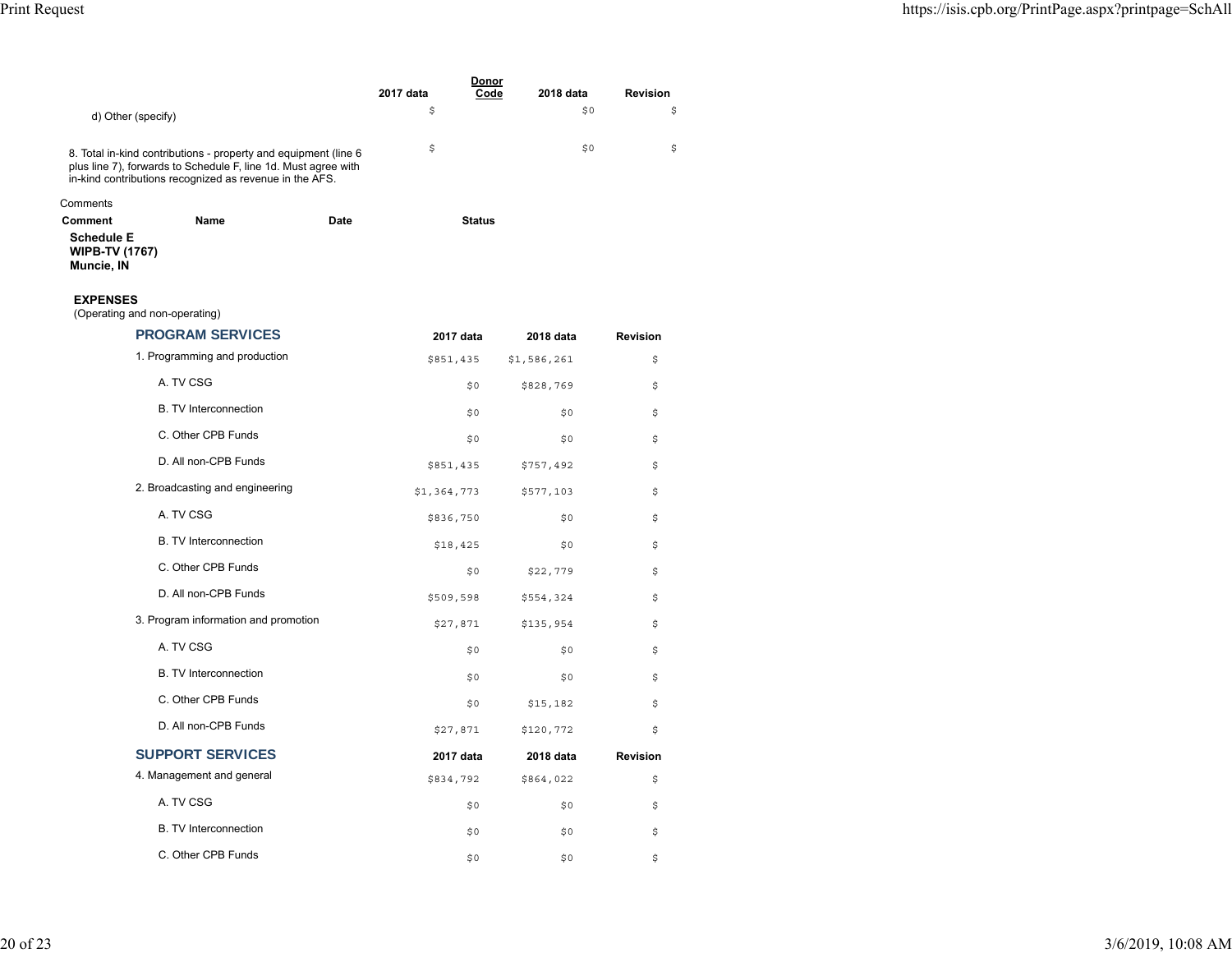| <b>PROGRAM SERVICES</b>                                                                              | 2017 data   | 2018 data   | <b>Revision</b> |
|------------------------------------------------------------------------------------------------------|-------------|-------------|-----------------|
| D. All non-CPB Funds                                                                                 | \$834,792   | \$864,022   | \$              |
| 5. Fund raising and membership development                                                           | \$326,219   | \$190,239   | \$              |
| A. TV CSG                                                                                            | \$0         | \$0         | \$              |
| <b>B.</b> TV Interconnection                                                                         | \$0         | \$0         | \$              |
| C. Other CPB Funds                                                                                   | \$0         | \$0         | \$              |
| D. All non-CPB Funds                                                                                 | \$326,219   | \$190,239   | \$              |
| 6. Underwriting and grant solicitation                                                               | \$112,047   | \$116,539   | \$              |
| A. TV CSG                                                                                            | \$0         | \$0         | \$              |
| <b>B. TV Interconnection</b>                                                                         | \$0         | \$0         | \$              |
| C. Other CPB Funds                                                                                   | \$0         | \$0         | \$              |
| D. All non-CPB Funds                                                                                 | \$112,047   | \$116,539   | \$              |
| 7. Depreciation and amortization (if not allocated to<br>functional categories in lines 1 through 6) | \$54,976    | \$30,544    | \$              |
| A. TV CSG                                                                                            | \$62        | \$133       | \$              |
| <b>B. TV Interconnection</b>                                                                         | \$2,164     | \$3,588     | \$              |
| C. Other CPB Funds                                                                                   | \$8,577     | \$0         | \$              |
| D. All non-CPB Funds                                                                                 | \$44,173    | \$26,823    | \$              |
| 8. Total Expenses (sum of lines 1 to 7) must<br>agree with audited financial statements              | \$3,572,113 | \$3,500,662 | \$              |
| A. Total TV CSG (sum of Lines 1.A, 2.A, 3.A,<br>4.A, 5.A, 6.A, 7.A)                                  | \$836,812   | \$828,902   | \$              |
| B. Total TV Interconnection (sum of Lines 1.B,<br>2.B, 3.B, 4.B, 5.B, 6.B, 7.B)                      | \$20,589    | \$3,588     | \$              |
| C. Total Other CPB Funds (sum of Lines 1.C,<br>2.C, 3.C, 4.C, 5.C, 6.C, 7.C)                         | \$8,577     | \$37,961    | \$              |
| D. Total All non-CPB Funds (sum of Lines 1.D,<br>2.D, 3.D, 4.D, 5.D, 6.D, 7.D)                       | \$2,706,135 | \$2,630,211 | \$              |
| <b>INVESTMENT IN CAPITAL ASSETS</b><br>Cost of capital assets purchased or donated                   |             |             |                 |
|                                                                                                      | 2017 data   | 2018 data   | <b>Revision</b> |
| 9. Total capital assets purchased or donated                                                         | \$40,383    | \$25,495    | \$              |
| 9a. Land and buildings                                                                               | \$0         | \$0         | \$              |
| 9b. Equipment                                                                                        | \$40,383    | \$25,495    | \$              |

 $\mathfrak{g}_0$  , and the set of the set of the set of the set of the set of the set of the set of the set of the set of the set of the set of the set of the set of the set of the set of the set of the set of the set of the se

9c. All other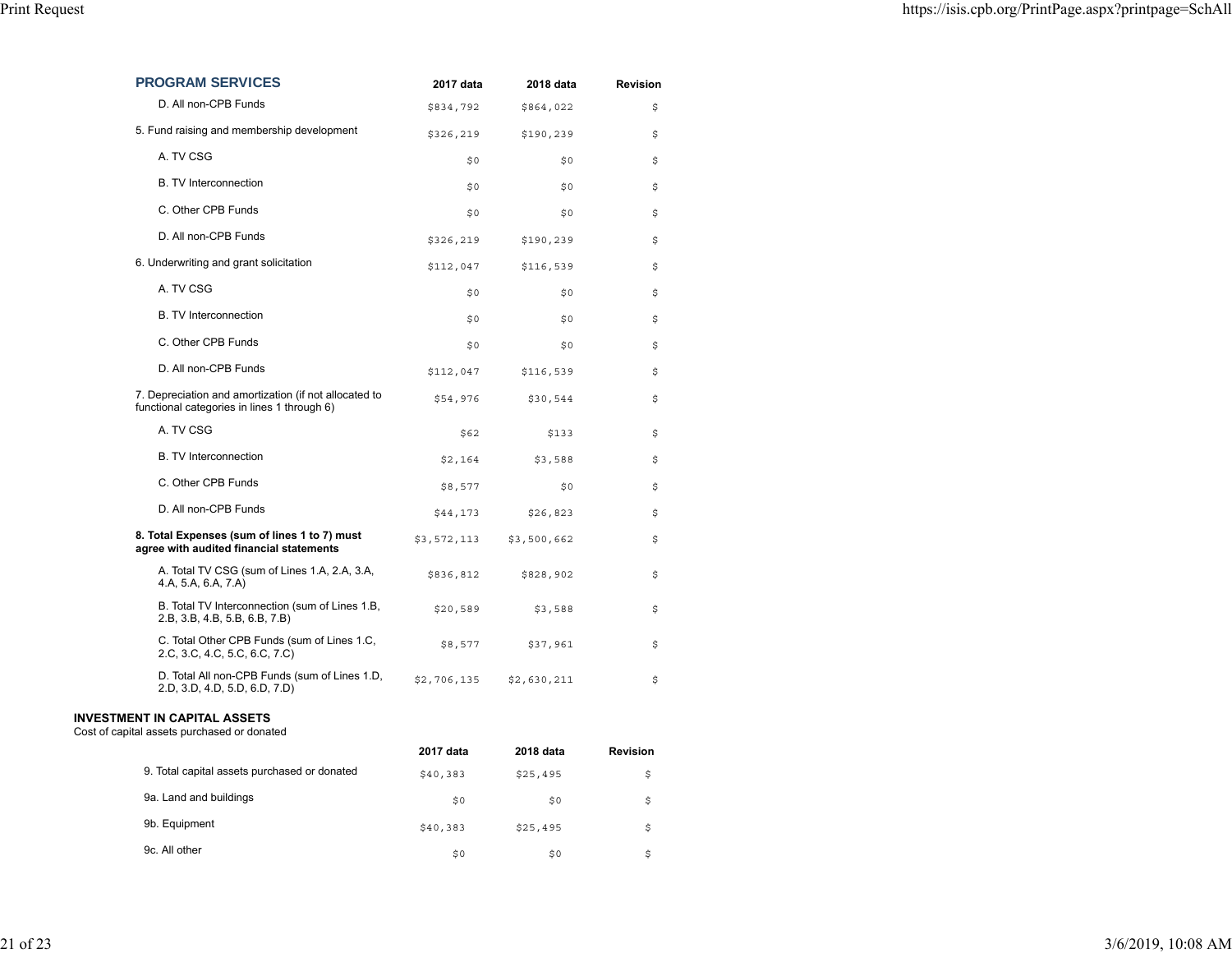|                                                                               | 2017 data   | 2018 data   | Revision |
|-------------------------------------------------------------------------------|-------------|-------------|----------|
| 10. Total expenses and investment in<br>capital assets (Sum of lines 8 and 9) | \$3.612.496 | \$3.526.157 |          |

#### **Additional Information**

(Lines 11 + 12 must equal line 8 and Lines 13 + 14 must equal line 9)

|                                                             | 2017 data   | 2018 data   | <b>Revision</b> |
|-------------------------------------------------------------|-------------|-------------|-----------------|
| 11. Total expenses (direct only)                            | \$2,805,761 | \$2,901,843 | \$              |
| 12. Total expenses (indirect and in-kind)                   | \$766,352   | \$598,819   | \$              |
| 13. Investment in capital assets (direct only)              | \$40.383    | \$25,495    | \$              |
| 14. Investment in capital assets (indirect and in-<br>kind) | \$0         | \$0         | \$              |

#### Comments

| Comment                                                  | Name | Date | <b>Status</b> |
|----------------------------------------------------------|------|------|---------------|
| <b>Schedule F</b><br><b>WIPB-TV (1767)</b><br>Muncie, IN |      |      |               |
|                                                          |      |      |               |

|                        | 2018 data   | <b>Revision</b> |  |
|------------------------|-------------|-----------------|--|
| 1. Data from AFR       |             |                 |  |
| a. Schedule A, Line 22 | \$3,087,202 | \$0             |  |
| b. Schedule B, Line 5  | \$496,608   | \$0             |  |
| c. Schedule C, Line 6  | \$32,577    | \$0             |  |
| d. Schedule D, Line 8  | \$0         | \$0             |  |
| e. Total from AFR      | \$3,616,387 | \$3,616,387     |  |

#### **Choose Reporting Model**

You <u>must</u> choose one of the three reporting models in order to complete Schedule F. After making your selection, click the "Choose" button below, which will display your reporting model. When changing to a different reporting model all data entered in the current reporting model will be lost.

| FASB<br>GASB Model A proprietary enterprise-fund financial<br>statements with business-type activities only | GASB Model B public broadcasting entity-wide statements with<br>mixed governmental and business-type activities |             |  |
|-------------------------------------------------------------------------------------------------------------|-----------------------------------------------------------------------------------------------------------------|-------------|--|
|                                                                                                             | 2018 data                                                                                                       | Revision    |  |
| 2. GASB Model A proprietary enterprise-fund<br>financial statements with business-type activities<br>only   |                                                                                                                 |             |  |
| a. Operating revenues                                                                                       | \$3,616,389                                                                                                     | \$3,616,389 |  |
| b. Non-operating revenues                                                                                   | \$0                                                                                                             | \$0         |  |
| c. Other revenue                                                                                            | \$0                                                                                                             | \$0         |  |
| d. Captital grants, gifts and appropriations (if not included<br>above)                                     | \$0                                                                                                             | \$0         |  |
| e. Total From AFS, lines 2a-2d                                                                              | \$3,616,389                                                                                                     | \$3,616,389 |  |